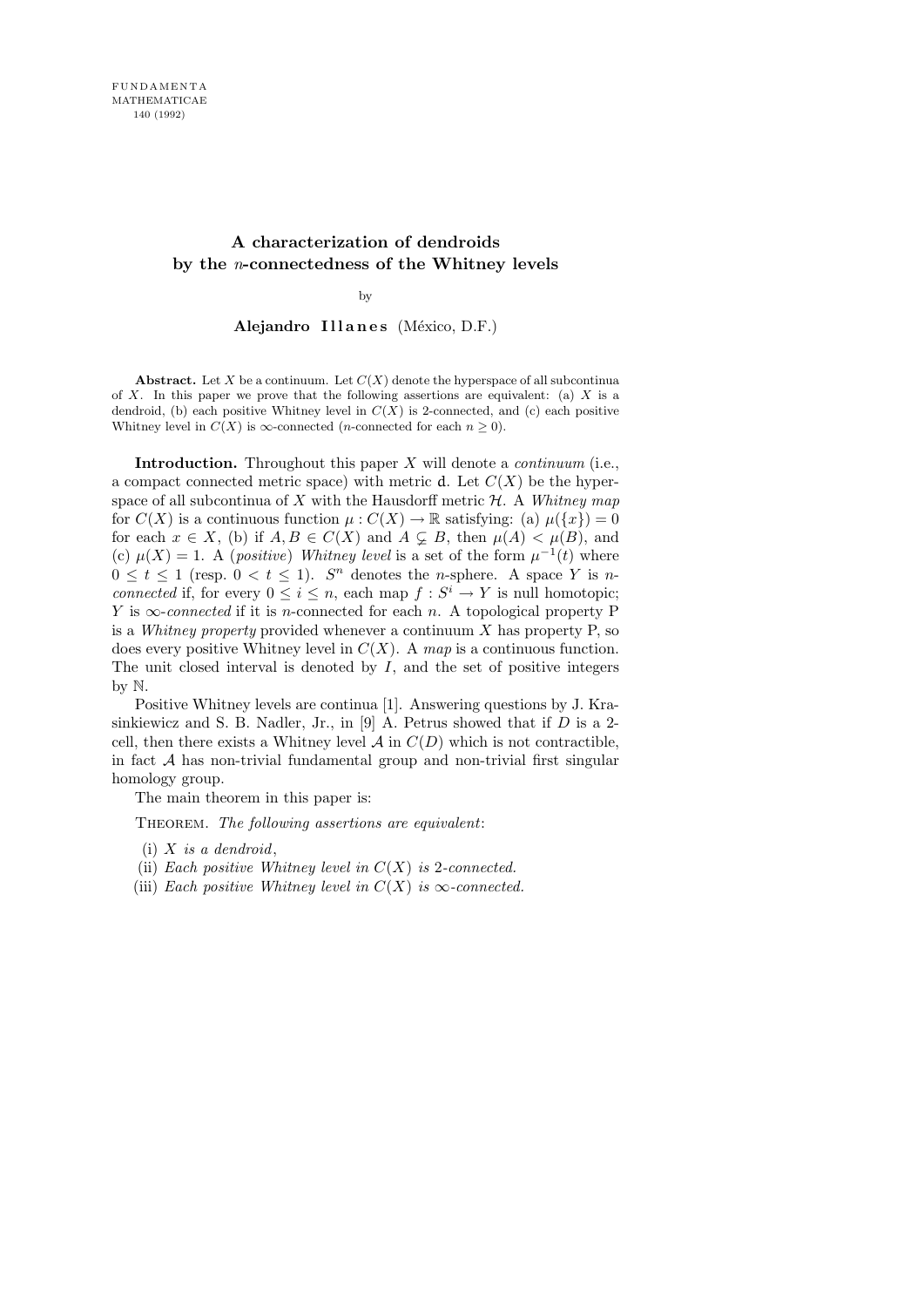We divide the proof into two independent sections. In the first section we prove that (ii)⇒(i), and in the second one we prove that (i)⇒(iii).

1. 2-connectedness of Whitney levels implies that  $X$  is a dendroid. We will need the following lemma.

1.1. LEMMA. Let  $\mu : C(X) \to \mathbb{R}$  be a Whitney map. Let  $t_0 \in I$ . Let Y be a continuum such that  $C(Y)$  is contractible. Then every map f:  $Y \rightarrow \mu^{-1}([0,t_0])$  is homotopic to a map  $g: Y \rightarrow \mu^{-1}([0,t_0])$  such that Im  $g \subset \mu^{-1}(t_0)$ .

P r o o f. Take a map  $f: Y \to \mu^{-1}([0, t_0])$ . Since  $C(Y)$  is contractible, by [12, Thm. 16.7] there exists a map  $F: Y \times I \to C(Y)$  such that, for every  $y \in Y$ ,  $F(y, 0) = \{y\}$ ,  $F(y, 1) = Y$  and  $s \le t$  implies that  $F(y, s) \subset F(y, t)$ . We distinguish two cases:

(a)  $\mu(\bigcup f(Y)) = \mu(\bigcup \{f(y) \in C(X) : y \in Y\}) \ge t_0$ . Define  $G: Y \times I \to Y$  $C(X)$  by  $G(y,t) = \bigcup f(F(y,t)) = \bigcup \{f(v) \in C(X) : v \in F(y,t)\}\$  Then G is a map such that  $G(y, 0) = f(y)$  and  $G(y, 1) = \bigcup f(Y)$  for every  $y \in Y$ . Define  $K: Y \times I \to \mu^{-1}([0, t_0])$  by

$$
K(y,t) = \begin{cases} G(y,t) & \text{if } \mu(G(y,t)) \le t_0, \\ G(y,s) & \text{if } \mu(G(y,t)) \ge t_0, \end{cases}
$$

where  $s \in [0, t_0]$  is chosen in such a way that  $\mu(G(y, s)) = t_0$ .

Then  $K(y, 0) = f(y)$  and  $K(y, 1) \in \mu^{-1}(t_0)$ , and we define  $g: Y \to Y$  $\mu^{-1}([0, t_0])$  by  $g(y) = K(y, 1)$  for every  $y \in Y$ .

(b)  $\mu(\bigcup f(Y)) \leq t_0$ . Defining G as in (a), we see that f is homotopic (within  $\mu^{-1}([0, t_0])$ ) to the constant map  $y \to \bigcup f(Y)$ . Since  $\bigcup f(Y) \in$  $\mu^{-1}([0, t_0])$ , there exists an ordered arc ([12, Thm. 1.8]) joining  $\bigcup f(Y)$  to an element  $A_0 \in \mu^{-1}(t_0)$  (within  $\mu^{-1}([0, t_0])$ ). Then we complete the proof of the lemma by defining  $g(y) = A_0$  for every  $y \in Y$ .

We will use the following notions related to Whitney levels:

The space of Whitney levels,  $N(X)$ , of X is defined by  $N(X) = \{A \in$  $C(C(X))$ : A is a Whitney level in  $C(X)$ . This space was introduced in [5]–[7]. In [7, Lemma 2.2] it was proved that an equivalent metric for  $N(X)$ is  $\mathcal{H}^*(\mathcal{A}, \mathcal{B}) = \max \{ \mathcal{H}(A, B) : A \in \mathcal{A}, B \in \mathcal{B} \text{ and } A \subset B \}.$  A partial order for  $N(X)$  is defined in [5] by  $A \leq B$  if and only if for each  $B \in \mathcal{B}$ , there exists  $A \in \mathcal{A}$  such that  $A \subset B$ . If  $\mathfrak{A} \subset N(X)$  is compact and  $\gamma$  is an ordered arc in  $C(X)$  beginning with a singleton and ending with X, then ([5])  $A_{\gamma} = \bigcap \{A \in \gamma : \text{there exists } A \in \mathfrak{A} \text{ such that } A \in \mathcal{A} \} \in \gamma \cap \mathcal{B} \text{ for }$ some  $\mathcal{B} \in \mathfrak{A}$ . Finally, in [5] it is shown that  $\inf(\mathfrak{A}) = {\mathfrak{A}}_{\gamma} \in C(X)$ :  $\gamma$  is an ordered arc in  $C(X)$  beginning with a singleton and ending with  $X$ } is a Whitney level which is the infimum, in  $(N(X), \leq)$ , of the set  $\mathfrak{A}$ .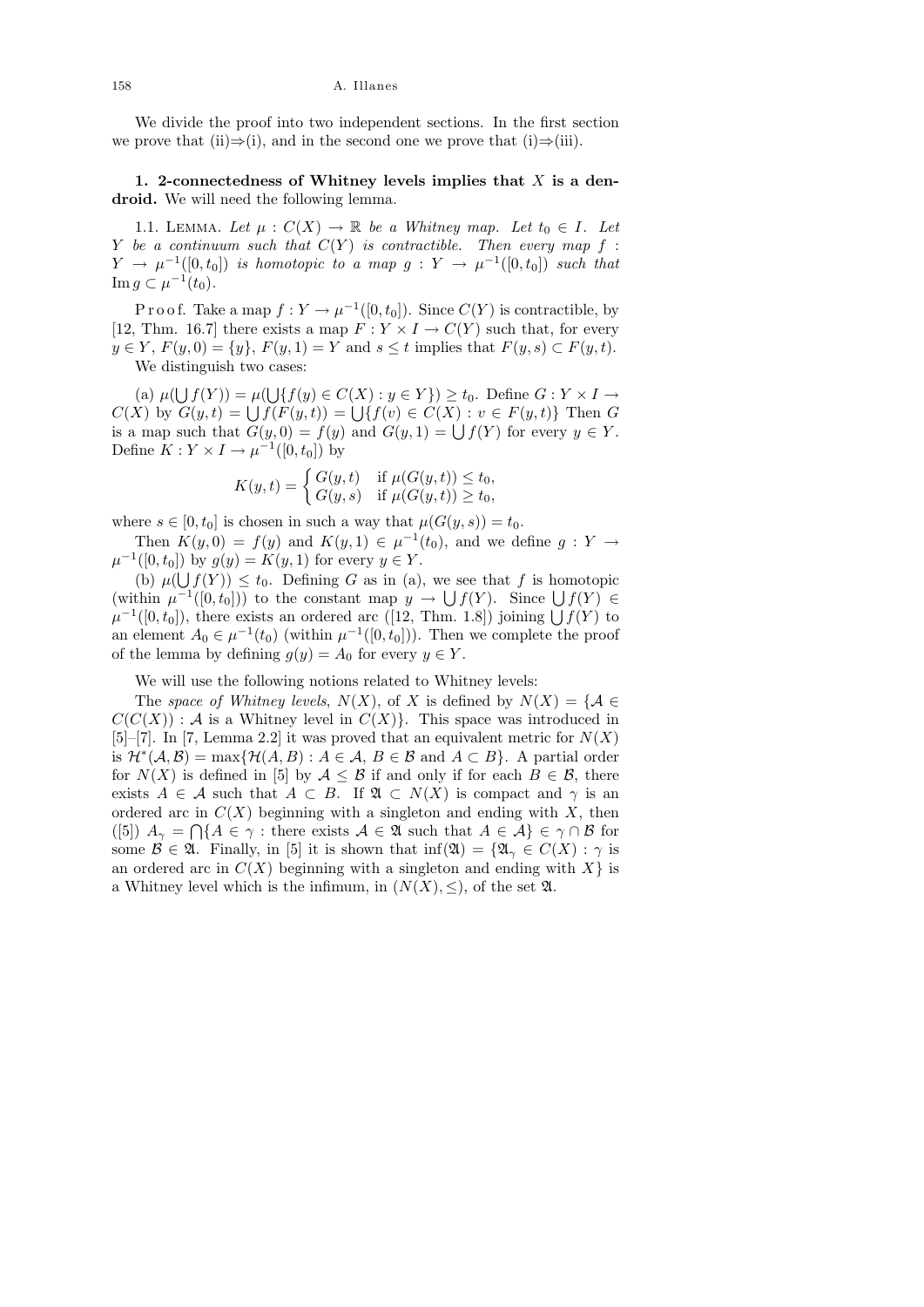CONVENTIONS.  $\mathbb{R}^n$  denotes the Euclidean *n*-dimensional space.  $e : \mathbb{R} \to$  $S<sup>1</sup>$  denotes the exponential map defined by  $e(t) = (\cos t, \sin t)$ .  $D<sup>2</sup>$  is the unit disk in  $\mathbb{R}^2$ . If Y is a topological space, a map  $f: Y \to S^1$  can be lifted  $(f \simeq 1)$  if there exists a map  $g : Y \to \mathbb{R}$  such that  $e \circ g = f$  (equivalently, if f is null homotopic, see [10, Lemma 5]). If  $A \in C(X)$  and  $\varepsilon > 0$  then  $N(\varepsilon, A)$  denotes the set  $\{x \in X : \text{there exists } y \in A \text{ such that } d(x, y) < \varepsilon\}$ and  $B(A, \varepsilon)$  denotes the set  $\{B \in C(X) : \mathcal{H}(A, B) < \varepsilon\}$ . 2<sup>X</sup> denotes the hyperspace of all closed nonempty connected subsets of X.

From now on, in this section, we will suppose that if  $A$  is a positive Whitney level in  $C(X)$ , then every map  $f: S^i \to A$  is null homotopic for  $i = 1, 2$  (we are not supposing yet that A is pathwise connected).

1.2. THEOREM.  $X$  is hereditarily unicoherent.

P r o o f. Suppose, on the contrary, that there exist  $A_1, B_1 \in C(X)$  such that  $A_1 \cap B_1$  is not connected. Let  $H, K \in 2^X$  be such that  $H \cap K = \emptyset$  and  $A_1 \cap B_1 = H \cup K$ . We will construct:

- (a) A Whitney map  $\omega$  for  $C(X)$ ,
- (b) A number  $t_0 \in (0,1],$
- (c) Two open subsets  $V_1$  and  $V_2$  in  $\omega^{-1}([0, t_0]),$
- (d) A map  $\lambda: S^1 \to \mathcal{V}_1 \cap \mathcal{V}_2$  and
- (e) A map  $h_1: \mathcal{V}_1 \cap \mathcal{V}_2 \to S^1$

such that  $\omega^{-1}([0, t_0]) = \mathcal{V}_1 \cup \mathcal{V}_2$ ,  $h_1 \circ \lambda$  is not homotopic to a constant and, for  $i = 1, 2, \lambda : S^1 \to V_i$  can be extended to the disk  $D^2$ . Then, using Lemma 1.1 and a Mayer–Vietoris type sequence we will obtain a contradiction. The construction of these elements is divided into a sequence of steps.

A. There exists  $A_0 \in C(X)$  such that  $A_0 \subset A_1, A_0 \cap H \neq \emptyset$ ,  $A_0 \cap K \neq \emptyset$ and  $A_0$  is minimal with these properties.

To construct  $A_0$ , choose a Whitney map  $\mu$  for  $C(X)$ . Let  $t_1 = \min{\{\mu(A)$  $\in I : A \subset A_1, A \cap H \neq \emptyset$  and  $A \cap K \neq \emptyset$ . Take  $A_0 \in C(X)$  such that  $\mu(A_0) = t_1.$ 

B. Let  $H_1 = A_0 \cap H$  and  $K_1 = A_0 \cap K$ . Then there exists  $B_0 \in C(X)$ such that  $B_0 \subset B_1$ ,  $B_0 \cap H_1 \neq \emptyset$ ,  $B_0 \cap K_1 \neq \emptyset$  and  $B_0$  is minimal with these properties. Define  $H_0 = H_1 \cap B_0$  and  $K_0 = K_1 \cap B_0$ . Then  $A_0 \cap B_0 = H_0 \cup K_0$ ,  $H_0 \cap K_0 = \emptyset$  and  $H_0, K_0 \in 2^X$ . Furthermore, if A (resp. B) is a proper subcontinuum of  $A_0$  (resp.  $B_0$ ), then  $A \cap H_0 = \emptyset$  (resp.  $B \cap H_0 = \emptyset$ ) or  $A \cap K_0 = \emptyset$  (resp.  $B \cap K_0 = \emptyset$ ).

C. Let  $E = A_0 \cup B_0$ . Let  $S^+ = \{(x, y) \in S^1 : y \ge 0\}$  and  $S^- =$  $\{(x, y) \in S^1 : y \leq 0\}$ . Since X is metric, Tietze's Theorem implies that there exists a map  $f_0: E \to S^1$  such that  $H_0 = f_0^{-1}((-1,0)), K_0 = f_0^{-1}((1,0)),$  $f_0(A_0) \subset S^+$  and  $f_0(B_0) \subset S^-$ . Since  $S^1$  is an ANR (metric), there exists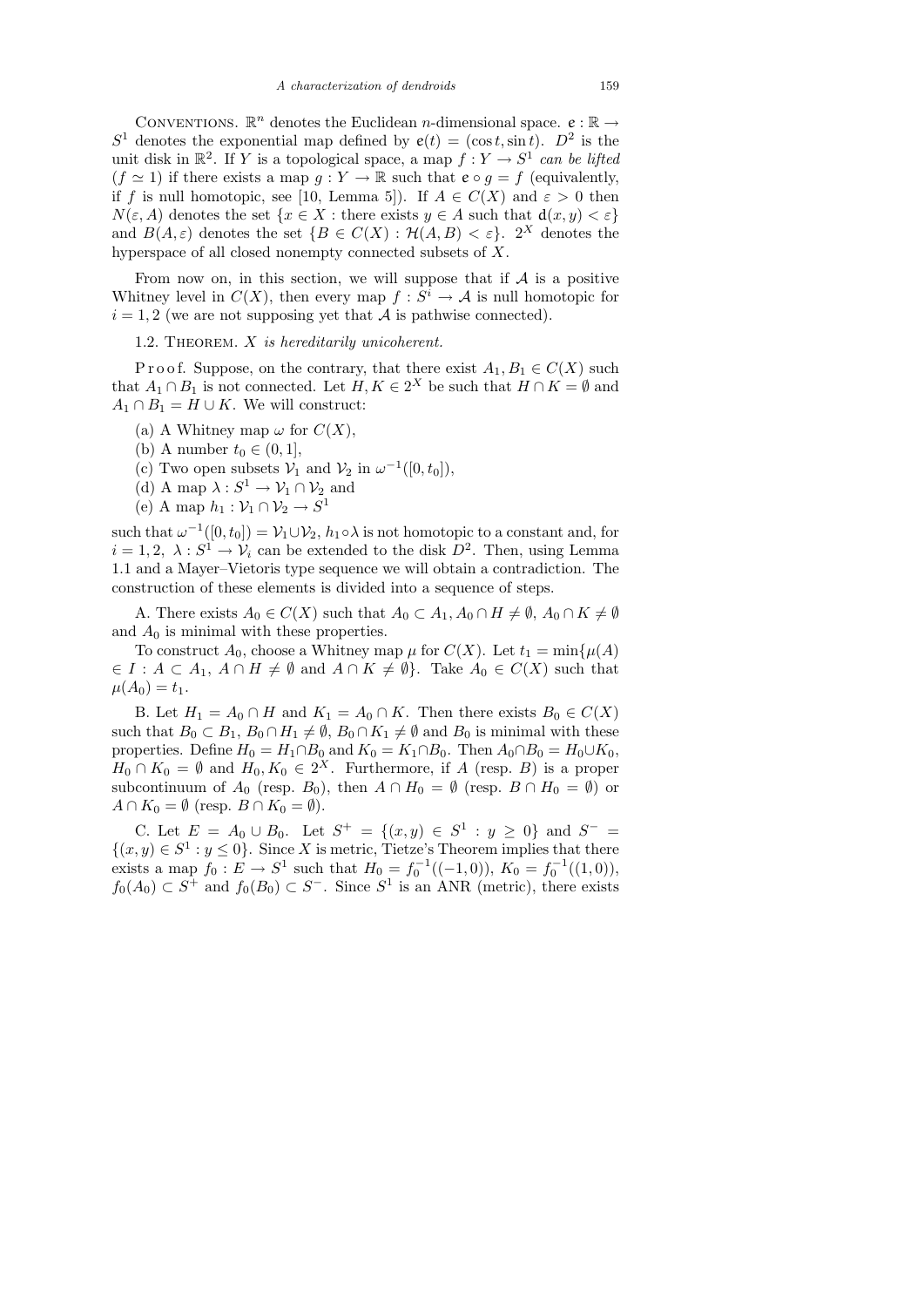an open subset U in X and a map  $f: U \to S^1$  such that  $E \subset U$  and  $f|E = f_0$ . Then the Unique Lifting Theorem implies that  $f|E$  cannot be lifted.

D. If A is a proper subcontinuum of E, then  $f|A \simeq 1$ .

To see this, suppose, for example, that  $A_0$  is not contained in A. Let  $A_H = \bigcup \{ L \in C(X) : L \text{ is a component of } A \cap A_0 \text{ and } L \cap H_0 \neq \emptyset \}$  and let  $A_K = \bigcup \{ L \in C(X) : L \text{ is a component of } A \cap A_0 \text{ and } L \cap H_0 = \emptyset \}.$  Then  $A_H$  is closed in X. We will prove that  $A_K$  is closed. If  $A \subset A_0$ , then either  $A_K = A$  or  $A_K = \emptyset$ . Suppose then that A is not contained in  $A_0$ . If L is a component of  $A \cap A_0$ , then ([12, Thm. 20.2]) L intersects either  $H_0$  or K<sub>0</sub> but not both of them. If  $x \in \text{Cl}(A_K)$  then  $x = \lim x_n$  where  $(x_n)_n$  is a sequence such that, for each  $n, x_n \in L_n$  for some component  $L_n$  of  $A_0 \cap A$ such that  $L_n \cap H_0 = \emptyset$  (then  $L_n \cap K_0 \neq \emptyset$ ). Therefore the component L of  $A_0 \cap A$  which contains x intersects  $K_0$ . Hence  $L \cap H_0 = \emptyset$  and  $x \in A_K$ . The minimality of  $A_0$  implies that  $A_H \cap K_0 = \emptyset$ . Notice that  $A_H \cap A_K = \emptyset$  and  $A_K \cap H_0 = \emptyset.$ 

Thus  $A = A_H \cup A_K \cup (A \cap B_0)$ . Since  $A_H, A_K \subset A_0 = f^{-1}(S^+)$  and  $A \cap B_0 \subset B_0 = f^{-1}(S^-)$ , we find that  $f|A_H, f|A_K$  and  $f|(A \cap B_0)$  can be lifted. Since  $A_H \cap A \cap B_0 \subset H_0 = f^{-1}((-1,0)), A_K \cap A \cap B_0 \subset K_0$  $f^{-1}((1,0))$  and  $A_H \cap A_K = \emptyset$ , it follows that  $f|A$  can be lifted.

E. There exists an open subset V of  $C(X)$  such that  $C(E) - \{E\} \subset V$ and for each  $A \in \mathcal{V}$ ,  $A \subset U$  and  $f | A \simeq 1$ .

Indeed, let  $A \in C(E) - \{E\}, f | A \simeq 1$ . Then ([2]) there exists an open subset  $U_A$  of U containing A such that  $f|U_A \simeq 1$ . Therefore there exists  $\varepsilon_A > 0$  such that if  $\mathcal{H}(A, B) < \varepsilon_A$ , then  $f|B \simeq 1$ . Define  $\mathcal{V} = \{B \in C(X) :$  $\mathcal{H}(A, B) < \varepsilon_A$  for some  $A \in C(E) - \{E\}\}.$ 

F. Fix a Whitney map  $\nu_0: 2^X \to I$ . Let  $\nu = \nu_0 | C(X)$ . Define  $t^* = \nu(E) > 0$  and define  $h : C(X) \times I \times (0,t^*) \to \mathbb{R}$  by  $h(A,t,s) =$  $\min{\nu(A)t^*}{s,\nu_0(A\cup E)} + t(\nu(A) - \nu(E))\}.$  Then h is continuous and  $h(E, t, s) = t^*$  for every  $t \in I$  and  $s \in (0, t^*)$ . Fix  $t \in (0, 1]$  and  $s \in (0, t^*)$ . Then the map  $A \to h(A, t, s)/h(X, t, s)$  from  $C(X)$  to I is a Whitney map.

G. If  $0 < s_1 < s_2 < t^*$ , then there exists  $r \in (0, 1]$  such that if  $0 < t \leq r$ ,  $A \in \nu^{-1}([s_1, s_2])$  and  $h(A, t, s_1) < t^*$ , then  $A \in \mathcal{V}$ .

Indeed, otherwise we can choose sequences  $(t_n)_n \subset (0,1]$  and  $(D_n)_n \subset$  $\nu^{-1}([s_1, s_2])$  such that  $t_n \to 0$  and  $h(D_n, t_n, s_1) < t^*$  and  $D_n \notin V$  for all *n*. We may suppose that  $D_n \to A$  for some  $A \in \nu^{-1}([s_1, s_2])$ . Then  $A \notin \mathcal{V}$ and  $\nu(A) \leq s_2 < \nu(E)$ . Thus A is not contained in E and  $\nu_0(A \cup E) > t^*$ . Since  $t_n(\nu(D_n) - \nu(E)) + \nu_0(D_n \cup E) \to \nu_0(A \cup E)$  and  $\nu(D_n)t^*/s_1 \ge t^*$ , we conclude that there exists  $n \in \mathbb{N}$  such that  $h(D_n, t_n, s_1) \geq t^*$ . This contradiction completes the proof of G.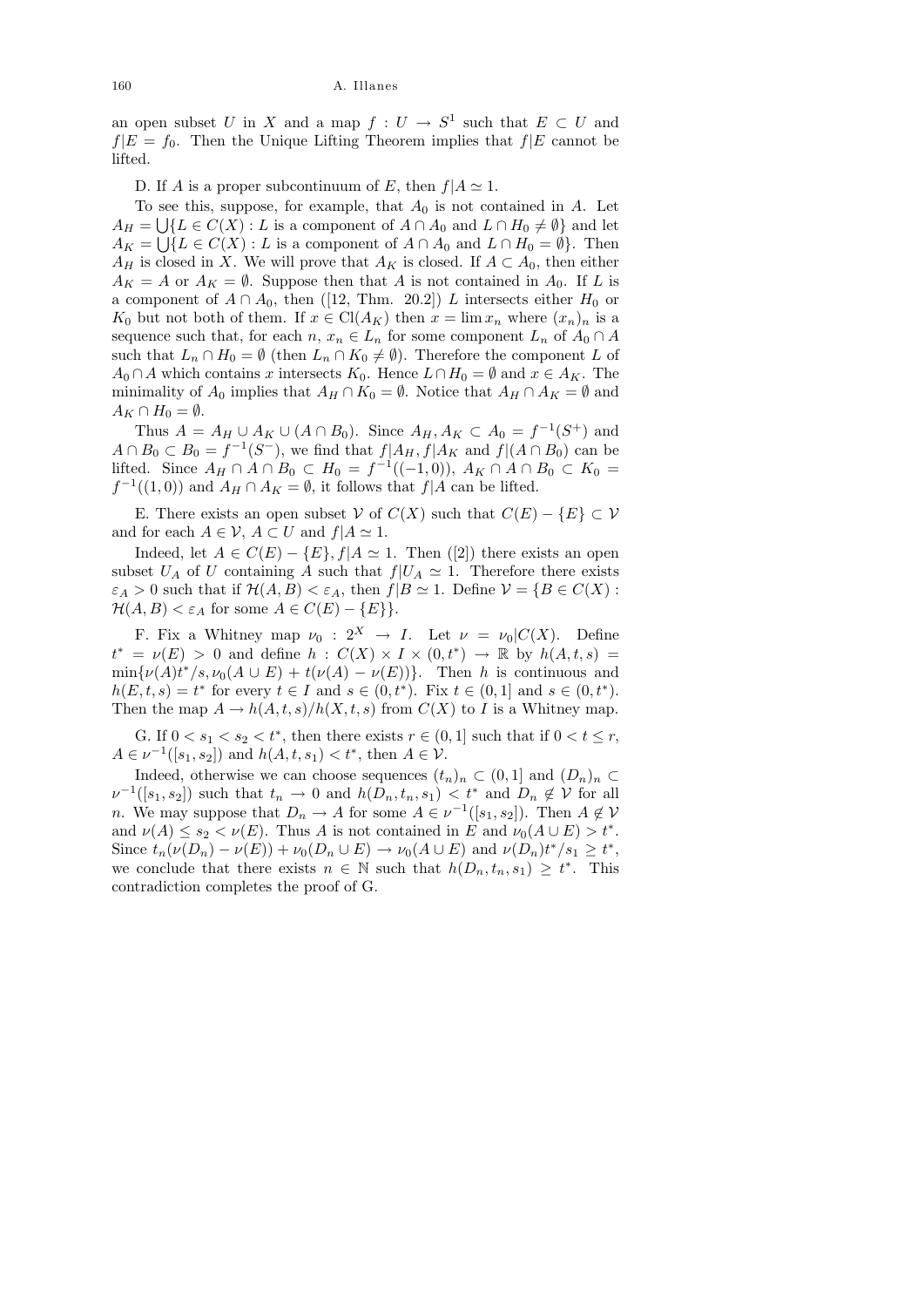H. Choose a sequence  $(s_n)_n \subset (0, t^*)$  such that  $s_n \to t^*$  and  $0 < s_1 <$  $s_2 < \dots$  Let  $(t_n)_n \subset (0,1]$  be a sequence such that  $t_n \to 0, t_1 > t_2 > \dots$ and, for each n, if  $A \in \nu^{-1}([s_n, s_{n+1}])$  and  $h(A, t_n, s_n) < t^*$ , then  $A \in \mathcal{V}$ .

I. Let  $\mathcal{A} = \nu^{-1}(t^*)$ . For each n, define  $\mathcal{A}_n = \{A \in C(X) : h(A, t_n, s_n) =$  $t^*$ }. Then  $E \in \mathcal{A}_n$ ,  $\mathcal{A}_n$  is a positive Whitney level,  $\nu^{-1}(s_n) \leq \mathcal{A}_n \leq \mathcal{A}$  and  $\mathcal{A}_n \to \mathcal{A}.$ 

To see this, let  $A \in \mathcal{A}_n$ ; then  $t^* \le \nu(A)t^*/s_n$ . Thus  $s_n \le \nu(A)$ . Then there exists  $B \in \nu^{-1}(s_n)$  such that  $B \subset A$ . Hence  $\nu^{-1}(s_n) \leq A_n$ . Now, let  $A \in \mathcal{A}$ . Then  $h(A, t_n, s_n) = \min{\{\nu_0(A \cup E), (t^*)^2/s_n\}}$ . Therefore  $h(A, t_n, s_n) \geq t^*$ , so that there exists  $B \in C(X)$  such that  $B \subset A$  and  $h(B, t_n, s_n) = t^*$ . Thus  $\mathcal{A}_n \leq \mathcal{A}$ .

By [7, Lemma 2.2(b)],  $\mathcal{H}^*(\mathcal{A}_n, \mathcal{A}) \leq \mathcal{H}^*(\nu^{-1}(s_n), \nu^{-1}(t^*)) \to 0$ . Hence  $\mathcal{A}_n \to \mathcal{A}.$ 

J. Define  $\mathcal{B} = \inf(\{\mathcal{A}\}\cup\{\mathcal{A}_n : n \geq 1\})$ . Then  $\mathcal{B}$  is a Whitney level. Thus there exists  $t_0 \in I$  and a Whitney map  $\mu$  for  $C(X)$  such that  $\mathcal{B} = \mu^{-1}(t_0)$ . Since  $E \in \mathcal{A}$  and  $E \in \mathcal{A}_n$  for all n, it follows that  $E \in \mathcal{B}$  and  $t_0 > 0$ .

K. The set  $W = \nu^{-1}((s_1, t^*)) \cap \mu^{-1}([0, t_0))$  is contained in  $V$ .

Indeed, let  $A \in \mathcal{W}$ . Then there exists N such that  $A \in \nu^{-1}([s_N, s_{N+1}])$ . By H, we must show that  $h(A, t_N, s_N) < t^*$ . Suppose, on the contrary, that  $h(A, t_N, s_N) \geq t^*$ . Then there exists a subcontinuum  $A^*$  of A such that  $h(A^*, t_N, s_N) = t^*$ . Choose a point  $a \in A^*$ . Let  $\gamma$  be an ordered arc in  $C(X)$  joining  $\{a\}$  to X such that  $A^*, A \in \gamma$ . Let  $A_2$  be the unique element in  $\gamma \cap \mathcal{B}$ . Since  $\mu(A) < t_0 = \mu(A_2)$ , we find that  $A \subsetneq A_2$ . Thus  $A \subsetneq A_2 = \bigcap \{B \in C(X) : B \in \gamma \cap (\{\mathcal{A}\} \cap \{\mathcal{A}_n : n \in \mathbb{N}\})\} \subset A^*$ . This contradiction proves that  $A \in \mathcal{V}$ .

L. Choose a Whitney map  $\overline{\mu}: 2^X \to I$  which extends  $\mu$  (see [14, Cor. 3.3]). Define  $\omega: C(X) \to I$  by  $\omega(A) = (\overline{\mu}(A \cup E)\overline{\mu}(A))^{1/2}$ . Then  $\omega$  is a Whitney map such that  $\omega(E) = \mu(E) = t_0, \ \omega^{-1}(t_0) - \{E\} \subset \mu^{-1}([0, t_0))$ and  $\nu^{-1}((s_1, 1]) \cap \omega^{-1}(t_0) \subset \mathcal{V} \cup \{E\}.$ 

To prove this, let  $A \in (\nu^{-1}((s_1, 1]) \cap \omega^{-1}(t_0)) - \{E\}$ . By K, to show that  $A \in V$ , it is enough to prove that  $\nu(A) < t^*$ . Suppose that  $\nu(A) \geq t^*$ . Then there exists  $A^* \in \nu^{-1}(t^*)$  such that  $A^* \subset A$ . Since  $\mathcal{B} \leq \nu^{-1}(t^*)$ , there exists  $B \in \mathcal{B}$  such that  $B \subset A^*$ . Since E is not contained in A, we have  $t_0 = \omega(A) \ge \omega(B) > \mu(B) = t_0$ . This contradiction proves that  $A \in \mathcal{V}$ .

M. There exists  $\varepsilon > 0$  such that  $B(E, \varepsilon) \subset \nu^{-1}((s_1, 1])$  and if  $\mathcal{H}(A, E)$  $\varepsilon, A \subset B$  and  $B \in \omega^{-1}(t_0)$ , then  $B \in \mathcal{V} \cup \{E\}.$ 

Indeed, let  $\varepsilon_1 > 0$  be such that if  $\mathcal{H}(E, A) < \varepsilon_1$  then  $A \in \nu^{-1}((s_1, 1]).$ Let  $\delta > 0$  be such that  $A \subset B$  and  $|\omega(A) - \omega(B)| < \delta$  imply that  $\mathcal{H}(A, B) < \delta$  $\varepsilon_1/2$  (see [12, Lemma 1.28]). Choose  $r_0 \in [0, t_0)$  such that  $t_0 - r_0 < \delta$ . Finally, choose  $\varepsilon > 0$  such that  $\varepsilon < \varepsilon_1/2$  and  $\mathcal{H}(A, E) < \varepsilon$  imply that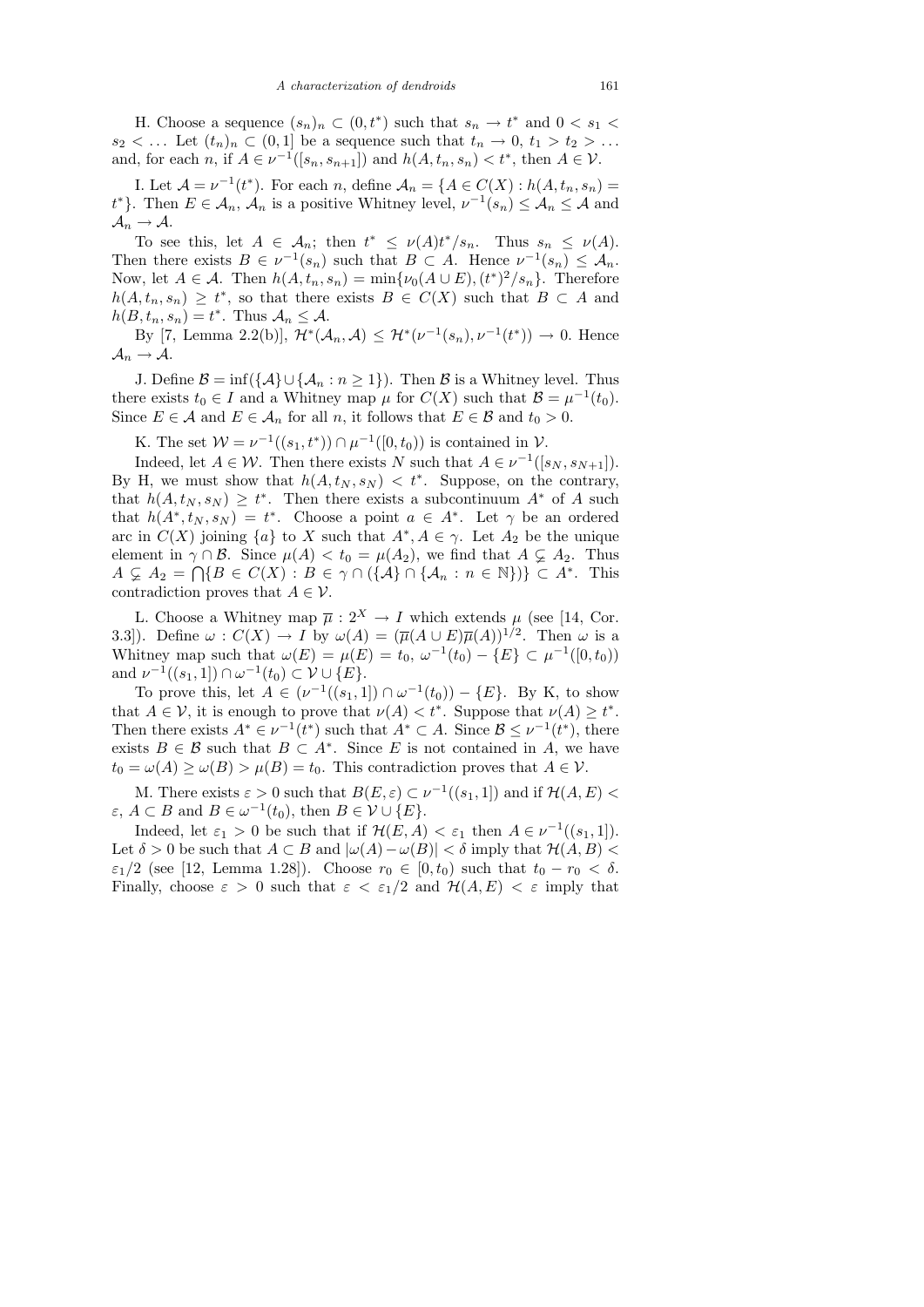$A \in \omega^{-1}((r_0, 1]).$ 

N. Define  $V_1 = B(E, \varepsilon) \cap \omega^{-1}([0, t_0])$  and  $V_2 = \omega^{-1}([0, t_0]) - \{E\}$ . Then  $\mathcal{V}_1$  and  $\mathcal{V}_2$  are open subsets of  $\omega^{-1}([0, t_0])$  such that  $\omega^{-1}([0, t_0]) = \mathcal{V}_1 \cup \mathcal{V}_2$ and if  $A \in \mathcal{V}_1 \cap \mathcal{V}_2$ , then  $f | A \simeq 1$ .

O. Define  $h_1 : \mathcal{V}_1 \cap \mathcal{V}_2 \to S^1$  in the following way: Given  $A \in \mathcal{V}_1 \cap \mathcal{V}_2$ , take a map  $g_A : A \to \mathbb{R}$  such that  $e \circ g_A = f | A$ . Define  $h_1(A) = e(\min g_A(A)).$ Then  $h_1$  is well defined and continuous.

Indeed, it is easy to prove that  $h_1$  is well defined. To prove that  $h_1$  is continuous, take a sequence  $(D_n)_n$  in  $\mathcal{V}_1 \cap \mathcal{V}_2$  such that  $D_n \to A \in \mathcal{V}_1 \cap \mathcal{V}_2$ . Let  $g_A: A \to \mathbb{R}$  be a map such that  $e \circ g_A = f | A$ . Let  $U_1$  be an open subset of X such that  $A \subset U_1 \subset U$  and  $f|U_1 \simeq 1$ . Let  $g: U_1 \to \mathbb{R}$  be a map such that  $e \circ g = f|U_1$ . Since  $D_n \to A$ , there exists N such that  $D_n \subset U_1$  for all  $n \geq N$ . Then, for all  $n \geq N$ ,  $h_1(D_n) = e(\min g(D_n)) \rightarrow e(\min g(A)) = h_1(A)$ .

P. Choose  $\delta > 0$  such that  $A \subset B$  and  $|\omega(A) - \omega(B)| < \delta$  imply that  $\mathcal{H}(A, B) < \varepsilon$ . Choose  $s^* \in (0, t_0)$  such that  $t_0 - s^* < \delta$  and  $\omega(A_0), \omega(B_0) <$ s<sup>\*</sup>. Choose  $p_0 \in H_0$  and  $q_0 \in K_0$ . Finally, choose maps  $\alpha_1, \alpha_2, \beta_1$  and  $\beta_2$  from I to  $C(X)$  such that  $\alpha_1(0) = \{p_0\} = \beta_1(0), \alpha_2(0) = \{q_0\}$  $\beta_2(0), \alpha_1(1) = A_0 = \alpha_2(1), \beta_1(1) = B_0 = \beta_2(1)$  and, for  $i = 1, 2, s < t$ implies that  $\alpha_i(s)$  (resp.  $\beta_i(s)$ ) is properly contained in  $\alpha_i(t)$  (resp.  $\beta_i(t)$ ) (see [12, Thm. 1.8]).

Q. Choose  $r_1 \in I$  such that  $\omega(B_0 \cup \alpha_2(r_1)) = s^*$ . Define  $\gamma : [0, 4] \to C(X)$ by

$$
\gamma = \begin{cases} \alpha_2((1-t)r_1 + t) \cup \beta_2(w(t)) & \text{if } t \in [0, 1], \\ \beta_2((2-t)(w(1))) \cup A_0 \cup \beta_1(x(t)) & \text{if } t \in [1, 2], \\ \beta_1((3-t)(x(2)) + t - 2) \cup \alpha_1(y(t)) & \text{if } t \in [2, 3], \\ \alpha_1((4-t)y(3)) \cup B_0 \cup \alpha_2(z(t)) & \text{if } t \in [3, 4]. \end{cases}
$$

Here  $w(t), x(t), y(t), z(t) \in I$ , for t in the respective intervals, are consecutively chosen in such a way that  $\omega(\gamma(t)) = s^*$  for all  $t \in [0, 4]$ . Then  $\gamma$  is well defined, continuous,  $\gamma(0) = \gamma(4)$  and  $\gamma(t) \in \omega^{-1}(s^*) \cap C(E) \cap \mathcal{V}_1 \cap \mathcal{V}_2$ for every  $t \in [0, 4]$ .

R. Define  $\lambda: S^1 \to \omega^{-1}(s^*) \cap \mathcal{V}_1 \cap \mathcal{V}_2$  by  $\lambda(\cos t, \sin t) = \gamma(2(t+\pi)/\pi)$  if  $t \in [-\pi, \pi]$ . Then  $\lambda$  is well defined, continuous and  $h_1 \circ \lambda$  is not homotopic to a constant.

To see that  $h_1 \circ \lambda$  cannot be lifted, we first show that, for each  $z \in S^-$ , there exists a map  $g_z : \lambda(z) \to [-\pi, 2\pi)$  such that  $e \circ g_z = f(\lambda(z))$  and  $0 \in \text{Im } g_z$ . Set  $z = (\cos t, \sin t)$  with  $t \in [-\pi, 0]$ . If  $t \in [-\pi, -\pi/2]$ , then  $s = 2(t + \pi)/\pi \in [0,1]$  and  $\lambda(z) = \gamma(s) = \alpha_2((1-s)r_1 + s) \cup \beta_2(w(s)).$ If  $\beta_2(w(s)) = B_0$ , then  $\alpha_2((1-s)r_1 + s)$  is a proper subset of  $A_0$  since  $s^* < t_0$ . The minimality of  $A_0$  implies that  $\alpha_2((1-s)r_1 + s) \cap H_0 = \emptyset$ . Thus  $f(\alpha_2((1-s)r_1+s))$  is a compact subset of  $S^+ - \{(-1,0)\}\)$  and, since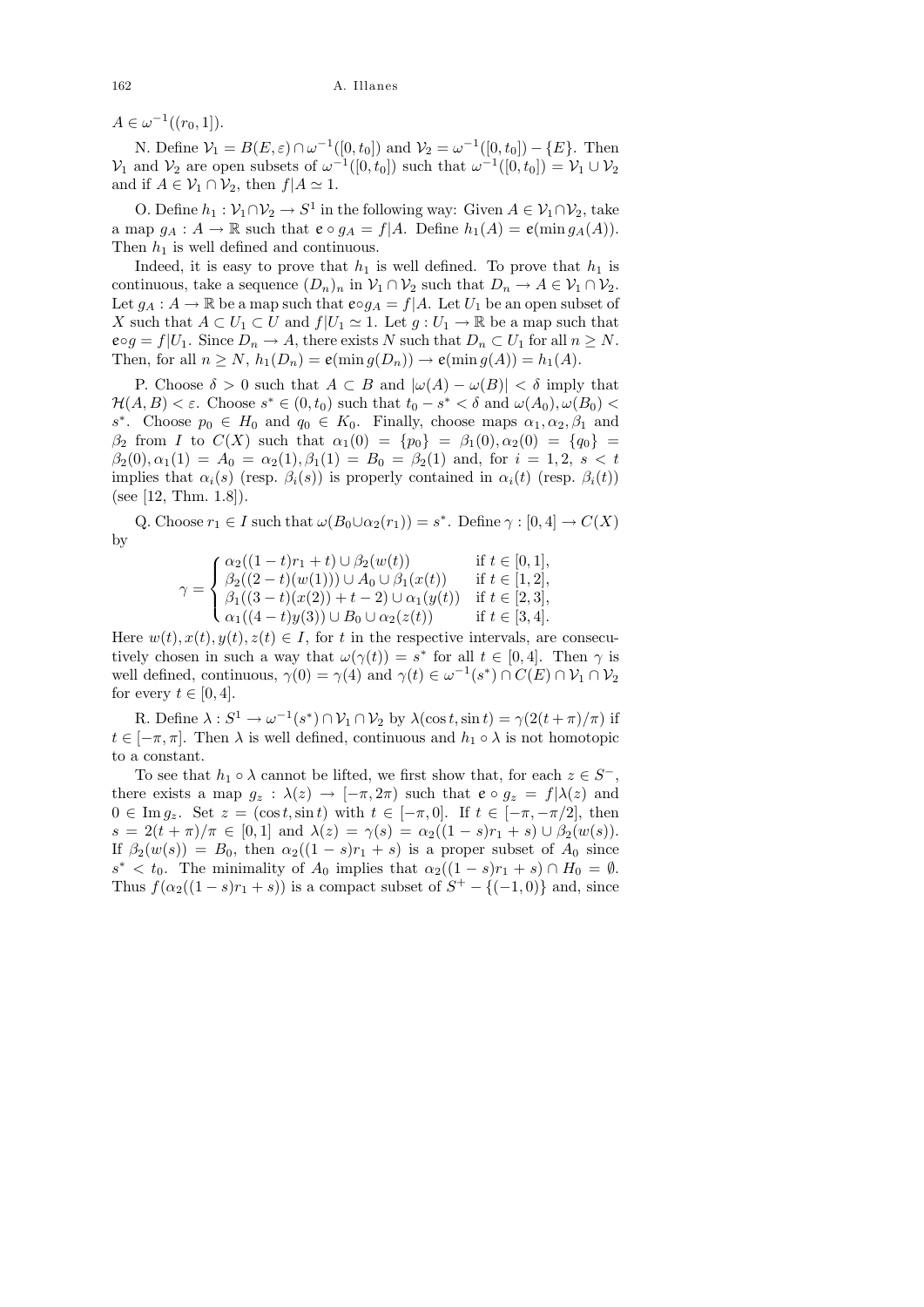$f(\beta_2(w(s)))$  is contained in S<sup>-</sup>, there exists a map  $g_z : \lambda(z) \to [-\pi, \pi)$  such that  $f|\lambda(z) = e \circ g_z$ . Since  $(1,0) = f(q_0) \in f(\lambda(z))$ , we have  $0 \in \text{Im } g_z$ . If  $\beta_2(w(s))$  is a proper subset of  $B_0$ , the minimality of  $B_0$  implies that  $\beta_2(w(s)) \cap H_0 = \emptyset$ , so that  $f(\beta_2(w(s)))$  is a compact subset of  $S^- - \{(-1,0)\}.$ Thus there exists a map  $g_z : \lambda(z) \to (-\pi, \pi]$  such that  $e \circ g_z = f(\lambda(z))$ . In the case that  $t \in [-\pi/2, 0]$ , similar considerations lead to the existence of  $g_z$ .

Similarly, for each  $z \in S^+$ , there exists a map  $g_z : \lambda(z) \to [0, 3\pi)$  such that  $e \circ g_z = f | \lambda(z)$  and  $\pi \in \text{Im } g_z$ .

If  $z \in S^-$ , then  $h_1(\lambda(z)) = e(\min g_z(\lambda(z))) \in e([-\pi,0]) = S^-$ , so  $h_1(\lambda(z)) \in S^-$  for each  $z \in S^-$ . Since  $\lambda((-1,0)) = \gamma(0) = \alpha_2(r_1) \cup$  $\beta_2(w(0)) = \alpha_2(r_1) \cup B_0$  and  $f(p_0) = (-1, 0)$ , it follows that  $-\pi$  is in the image of the map  $g_{(-1,0)} : \lambda((-1,0)) \to [-\pi,\pi)$ . Then  $h_1(\lambda((-1,0))) =$  $e(-\pi) = (-1, 0)$ . Similarly  $h_1(\lambda((1, 0))) = (1, 0)$ .

Thus  $h_1 \circ \lambda$  is a map from  $S^1$  to  $S^1$  sending  $S^+$  into  $S^+, S^-$  into  $S^{-}$ , (-1, 0) into (-1, 0) and (1, 0) into (1, 0). This implies that  $h_1 \circ \lambda$  cannot be lifted.

S.  $\lambda: S^1 \to \mathcal{V}_1$  can be extended to a map  $\overline{\lambda}: D^2 \to \mathcal{V}_1$ .

To see this, let  $F : S^1 \times I \to C(S^1) (= D^2)$  be a map such that, for each  $x \in S^1$ ,  $F(x, 0) = \{x\}$ ,  $F(x, 1) = S^1$  and  $s \le t$  implies that  $F(x,s) \subset F(x,t)$ . Define  $\overline{\lambda}: S^1 \times I \to C(X)$  by  $\overline{\lambda}(x,s) = \bigcup \{ \lambda(z) \in$  $C(X): z \in F(x, s)$ . Then  $\lambda$  is continuous,  $\lambda(x, 0) = \lambda(x)$  and  $\lambda(x, 1) =$  $\bigcup \{\lambda(z) \in C(X) : z \in S^1\} = E$  for all  $x \in S^1$ . Identifying  $D^2$  with  $(S^1 \times I)/(S^1 \times \{1\}),$  we deduce that  $\overline{\lambda}$  is an extension of  $\lambda$  to  $D^2$ . If  $x \in S^1$ and  $s \in I$ ,  $\lambda(x) = \overline{\lambda}(x, 0) \subset \overline{\lambda}(x, s) \subset E$ , then  $\mathcal{H}(\overline{\lambda}(x, s), E) \leq \mathcal{H}(\lambda(x), E)$  $\varepsilon$  and so  $\overline{\lambda}(x,s) \in \omega^{-1}([0,t_0])$ . Thus  $\overline{\lambda}(x,s) \in \mathcal{V}_1$  for every  $x \in S^1$  and  $s \in I$ .

T.  $\lambda: S^1 \to V_2$  can be extended to a map  $\lambda': D^2 \to V_2$ .

This follows from the fact that  $\text{Im }\lambda \subset \omega^{-1}(s^*) \subset \mathcal{V}_2$  and every map from  $S^1$  into  $\omega^{-1}(t_1)$  is homotopic to a constant.

This completes the construction of  $\omega$ ,  $t_0$ ,  $\mathcal{V}_1$ ,  $\mathcal{V}_2$ ,  $\lambda$  and  $h_1$ . Now we consider the Mayer–Vietoris sequences for the triads  $(V_1 \cup V_2, V_1, V_2)$  and  $(S^2, V_1, V_2)$  $S_+^2, S_-^2$ ) where  $S_+^2 = \{(x, y, z) \in S^2 : z \ge 0\}$  and  $S_-^2 = \{(x, y, z) \in S^2 : z \le 0\}$ 0}. Consider the diagram

$$
0 = H_2(S_+^2) \oplus H_2(S_-^2) \longrightarrow H_2(S^2) \xrightarrow{\partial_0} H_1(S^1) \longrightarrow 0
$$
  

$$
\downarrow \Lambda_*
$$
  

$$
H_2(V_1) \oplus H_2(V_2) \longrightarrow H_2(V_1 \cup V_2) \xrightarrow{\partial} H_1(V_1 \cap V_2)
$$

where  $\Lambda: S^2 \to V_1 \cup V_2 = \omega^{-1}([0, t_0])$  is defined in such a way that  $\Lambda | S^1 =$  $\lambda, \Lambda | S_+^2 = \overline{\lambda}$  and  $\Lambda | S_-^2 = \lambda'$ .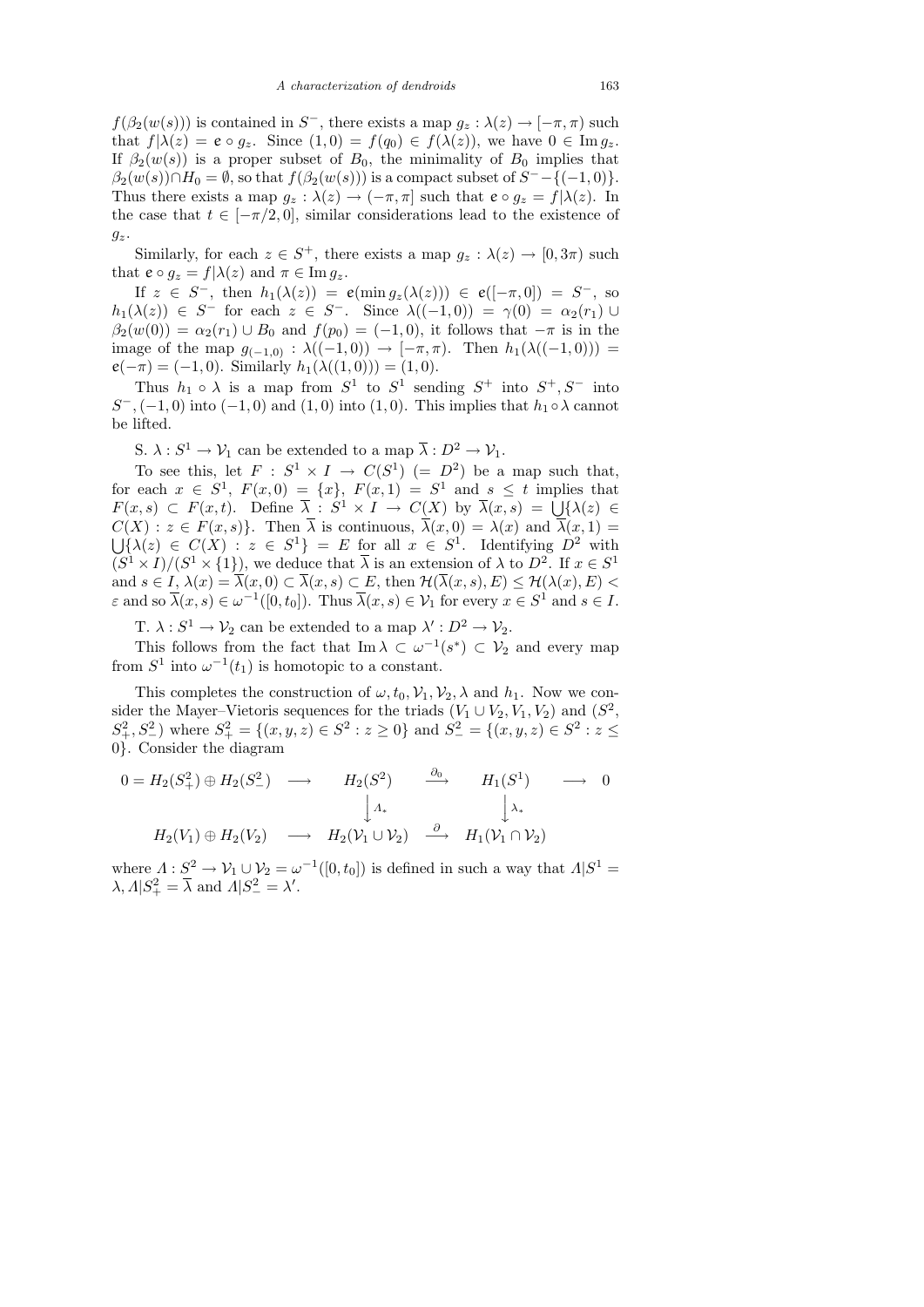By Lemma 1.1,  $\Lambda$  is homotopic to a map  $\Lambda_0: S^2 \to \omega^{-1}([0, t_0])$  such that Im  $\Lambda_0 \subset \omega^{-1}(t_0)$ . Since  $\omega^{-1}(t_0)$  is a positive Whitney level,  $\Lambda_0$  is homotopic to a constant. Therefore  $\Lambda_*$  is the zero homomorphism. This implies that so is  $\lambda_*$ , and hence also the composition  $h_{1*} \circ \lambda_* = (h_1 \circ \lambda)_*.$ This is a contradiction since  $h_1 \circ \lambda : S^1 \to S^1$  is not homotopic to a constant. Therefore X is hereditarily unicoherent.

 $R$ e m a r k. If Y is a hereditarily indecomposable continuum then every Whitney level  $A$  in  $C(Y)$  is hereditarily indecomposable (see [12, Thm. 14.1); thus every map from  $S<sup>n</sup>$  into A is constant for each  $n \in \mathbb{N}$ . Therefore it is not enough to suppose that the maps from *n*-spheres  $(n \geq 1)$  into positive Whitney levels in  $C(X)$  are null homotopic to conclude that X is a dendroid. On the other hand [11, Example 3], it is not enough to suppose that every positive Whitney level  $A$  in  $C(Z)$  is pathwise connected to conclude that Z is pathwise connected. However, as shown below, it suffices to add the assumption that  $Z$  is hereditarily unicoherent.

1.3. LEMMA. Suppose that  $Z$  is a hereditarily unicoherent continuum with the following property: If  $p, q \in \mathbb{Z}$  and  $\varepsilon > 0$ , then there exist  $n \in \mathbb{N}$  and  $A_1, \ldots, A_n \in C(Z)$  such that  $p \in A_1, q \in A_n, A_1 \cap A_2 \neq \emptyset, \ldots, A_{n-1} \cap A_n \neq \emptyset$  $\emptyset$  and  $\text{diam}(A_i) < \varepsilon$  for each i. Then Z is pathwise connected.

Proof. Let p and q be two different points in Z and let  $A = \bigcap \{B \in$  $C(Z) : p, q \in B$ . Since Z is hereditarily unicoherent, we have  $A \in C(Z)$ . We will prove that A is connected im kleinen at each point. Let  $a \in A$  and let  $\varepsilon > 0$ . Take  $A_1, \ldots, A_n \in C(Z)$  such that  $p \in A_1, q \in A_n, A_1 \cap A_2 \neq \emptyset$  $\emptyset, \ldots, A_{n-1} \cap A_n \neq \emptyset$  and  $\text{diam}(A_i) < \varepsilon$  for each i. Let  $D = \bigcup \{A_i : a \in A_i\}$ and let  $W = A - \bigcup \{A_i : a \notin A_i\}$ . Then  $D \in C(Z)$ ,  $A \subset A_1 \cup ... \cup A_n$ , W is an open subset of A and  $a \in W \subset D \subset B({a}, \varepsilon)$ . Hence A is connected im kleinen at a. Therefore A is a locally connected continuum. Thus A is pathwise connected (in fact, this implies that  $A$  is an arc). Hence  $Z$  is pathwise connected.

1.4. THEOREM. If  $Z$  is hereditarily unicoherent and all its positive Whitney levels are pathwise connected, then Z is pathwise connected.

P r o o f. Let  $p, q \in \mathbb{Z}$  and let  $\varepsilon > 0$ . Fix a Whitney map  $\mu$  for  $C(\mathbb{Z})$ . Let  $0 < \delta < 1$  be such that if  $A, B \in C(Z)$ ,  $|\mu(A) - \mu(B)| < \delta$  and  $A \subset B$ , then  $\mathcal{H}(A, B) < \varepsilon$ . Let  $0 < t \leq \delta/2$ . Choose  $A, B \in \mu^{-1}(t)$  such that  $p \in A$  and  $q \in B$ . Let  $\alpha : I \to \mu^{-1}(t)$  be a map such that  $\alpha(0) = A$  and  $\alpha(1) = B$ . Let  $\lambda > 0$  be such that  $|t - s| < \lambda$  implies that  $\mathcal{H}(\alpha(t), \alpha(s)) < \varepsilon/3$ . Let  $0 = t_0 < t_1 < \ldots < t_n = 1$  be a partition of I such that  $t_i - t_{i-1} < \delta$ for all  $i \geq 1$ . For  $i \geq 1$ , define  $A_i = \bigcup \{ \alpha(t) : t_{i-1} \leq t \leq t_i \}$ . Then  $A_1, \ldots, A_n \in C(Z)$ , diam $(A_i) < \varepsilon$  for all  $i, p \in A_1, q \in A_n$  and  $A_1 \cap A_2 \neq \varepsilon$  $\emptyset, \ldots, A_{n-1} \cap A_n \neq \emptyset$ . Therefore Z is pathwise connected.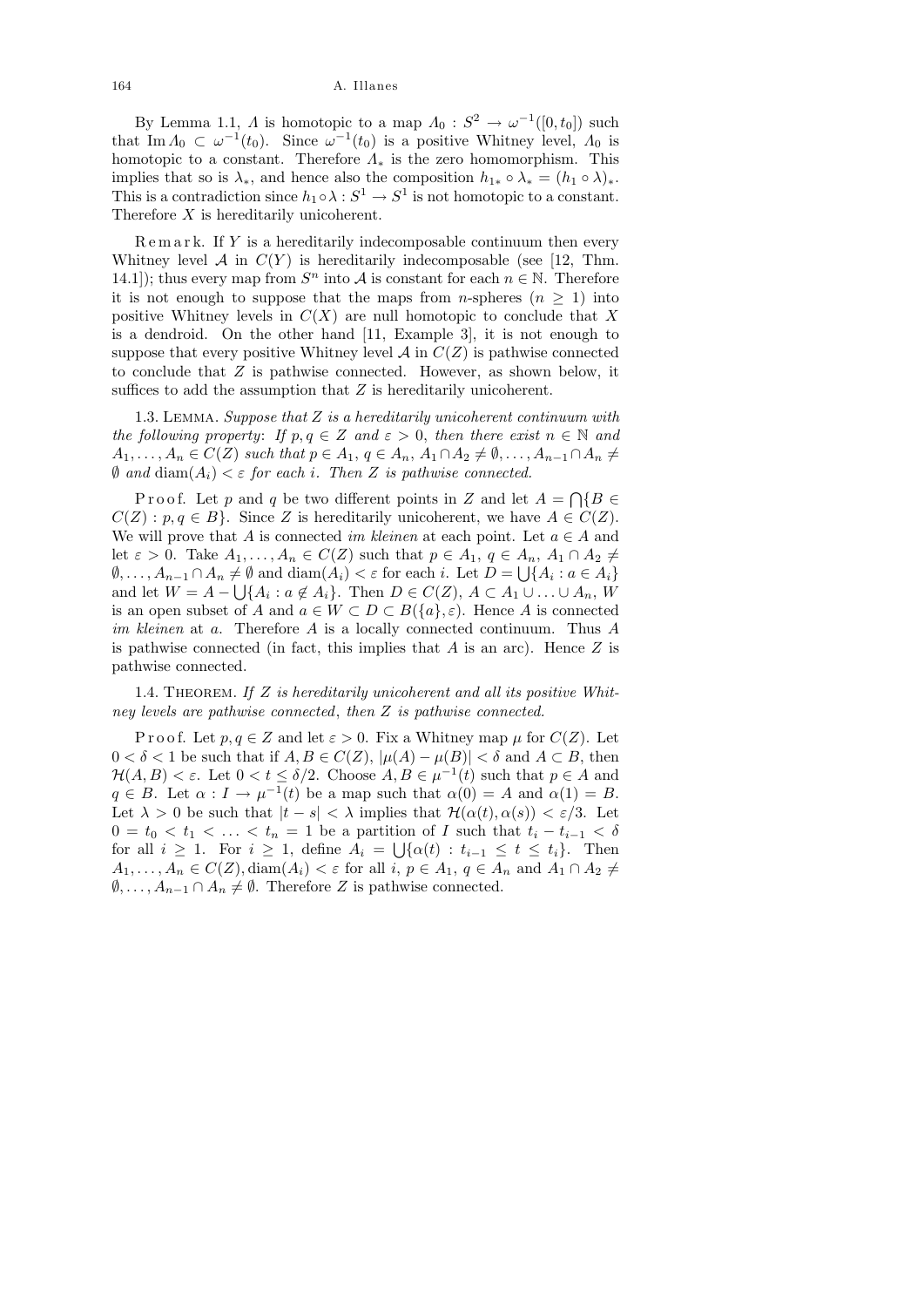1.5. THEOREM. If each positive Whitney level in  $C(X)$  is 2-connected, then X is a dendroid.

1.6. COROLLARY. If every positive Whitney level in  $C(X)$  is contractibile, then X is a dendroid.

2. If X is a dendroid then every positive Whitney level in  $C(X)$ is  $\infty$ -connected. In [12, Thm. 14.8], it was shown that if X is pathwise connected then every Whitney level for  $C(X)$  is also pathwise connected. So we concentrate our attention on the null homotopy of maps from  $n$ -spheres  $(n \geq 1)$  into positive Whitney levels.

Throughout this section we will suppose that  $X$  is a dendroid. Fix a Whitney map  $\mu$ , a number  $t_0 \in (0, 1]$  and an integer  $N \in \mathbb{N}$ . We will show that every map  $G: S^N \to \mu^{-1}(t_0)$  is null homotopic. To do this, we will need to define a strong form of convergence in  $C(X)$ .

2.1. DEFINITION. Given  $x \neq y \in X$ , the unique arc joining x and y in X will be denoted by  $\overline{xy}$ . The set  $\{x\}$  will be denoted by  $\overline{xx}$ . Define  $L: C(X) \times X \to C(X)$  by  $L(A, x) = \overline{ax}$  where a is the unique element in A such that  $\overline{ax} \cap A = \{a\}$ . Given a sequence  $(A_n)_n$  in  $C(X)$  and an element  $A \in C(X)$ , we say that  $(A_n)_n$  strongly converges to  $A(A_n \stackrel{s}{\rightarrow} A)$  if  $A_n \rightarrow A$ and  $L(A_n, a) \to \{a\}$  for each  $a \in A$ .

The following lemma is easy to prove.

2.2. LEMMA. (a) If  $A_n \stackrel{s}{\rightarrow} A$ ,  $B_n \stackrel{s}{\rightarrow} B$  and  $A_n \cap B_n \neq \emptyset$  for each n, then  $A_n \cup B_n \stackrel{s}{\rightarrow} A \cup B.$ 

(b) Let  $(A_n)_n \subset C(X)$  and  $A \in C(X)$  be such that, for each infinite subset S of  $\mathbb N$ , there exists a subsequence  $(A_{n_k})_k$  such that  $n_k \in S$  for every  $k$  and  $A_{n_k} \stackrel{s}{\rightarrow} A$ . Then  $A_n \stackrel{s}{\rightarrow} A$ .

Define 
$$
J : C(X) \times C(X) \to C(X)
$$
 by  
\n
$$
J(A, B) = \begin{cases} A \cap B & \text{if } A \cap B \neq \emptyset, \\ \{b\} & \text{if } A \cap B = \emptyset, \end{cases}
$$

where b is the unique point in B such that  $\overline{ab} \cap B = \{b\}$  for each  $a \in A$ .

2.3. LEMMA. If  $A_n \stackrel{s}{\rightarrow} A$  and  $B_n \stackrel{s}{\rightarrow} B$ , then  $J(A_n, B_n) \stackrel{s}{\rightarrow} J(A, B)$ .

P r o o f. C a s e 1:  $A \cap B = \emptyset$ . Then there exists M such that  $A_n \cap B_n = \emptyset$ for all  $n \geq M$ . Let  $\{a\} = J(B, A)$  and  $\{b\} = J(A, B)$ . For each  $n \geq M$ , let  ${a_n} = J(B_n, A_n)$ ,  ${b_n} = J(A_n, B_n)$  and let  $c_n \in A_n$  and  $d_n \in B_n$  be such that  $\overline{ac_n} = L(A_n, a)$  and  $\overline{bd_n} = L(B_n, b)$ . Since the set  $\overline{c_n a} \cup \overline{ab} \cup \overline{bd_n}$ is connected and intersects  $A_n$  and  $B_n$ , it contains  $\overline{a_n b_n}$ . In particular,  $b_n \in \overline{c_n a} \cup \overline{ab} \cup \overline{bd_n} \to \overline{ab}$ . Thus the limit points of the sequence  $(b_n)_n$ are in  $\overline{ab} \cap B = \{b\}$ . Therefore  $b_n \to b$ . Hence  $J(A_n, B_n) \to J(A, B)$ .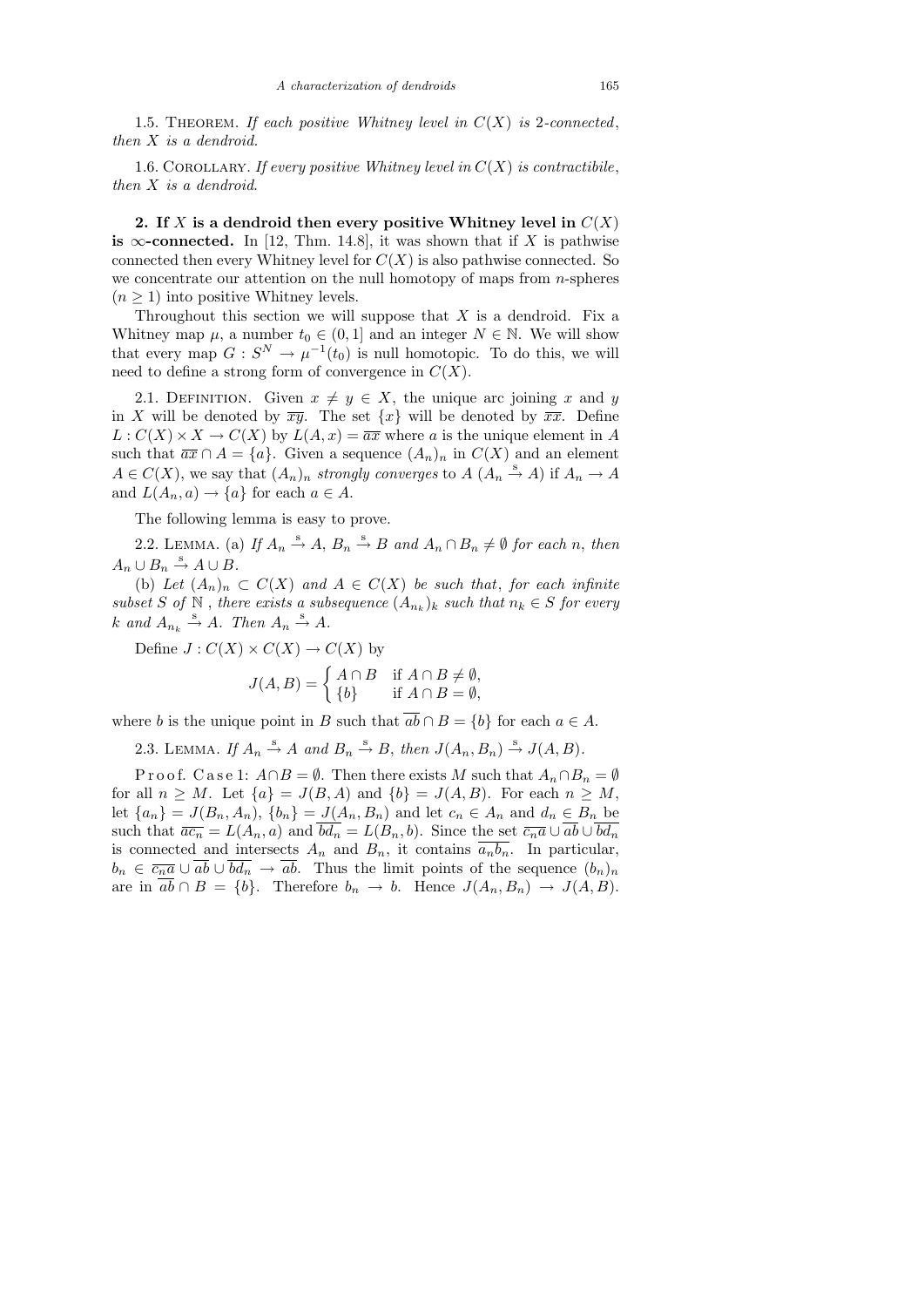Since  $\overline{c_n a} \to \{a\}$ , there exists  $M_1 \geq M$  such that  $b_n \notin \overline{c_n a}$  for every  $n \geq$  $M_1$ . Thus  $b_n \in \overline{ab} \cup \overline{bd_n}$  for all  $n \geq M_1$ . It follows that  $\overline{b_n b} \to \{b\}$ . So  $L(J(A_n, B_n), b) \to \{b\}$ . Thus  $J(A_n, B_n) \stackrel{s}{\to} J(A, B)$ .

Case 2:  $A \cap B \neq \emptyset$ . First we will prove that  $\limsup J(A_n, B_n) \subset$  $J(A, B)$ . Let  $x \in \limsup J(A_n, B_n)$ . Then there exists a subsequence  $(n_k)_k$ of  $(n)_n$  and, for each k, there exists  $x_k \in J(A_{n_k}, B_{n_k})$  such that  $x_k \to x$ . If  $A_{n_k} \cap B_{n_k} \neq \emptyset$  for an infinite number of k's, then  $x \in A \cap B = J(A, B)$  (in this case). Thus we may suppose that  $A_{n_k} \cap B_{n_k} = \emptyset$  for every k.

If there exist  $z, y \in A \cap B$  such that  $z \neq y$ , choose  $p \in \overline{zy}$  $-\{z, y\}$ . For each  $k \in \mathbb{N}$ , let  $a_k, c_k \in A_{n_k}$  be such that  $L(A_{n_k}, z) = \overline{a_k z}$  and  $L(A_{n_k}, y) = \overline{c_k y}$ . Since  $\overline{a_kz} \to \overline{\{z\}}$  and  $\overline{c_ky} \to \overline{\{y\}}$ , there exists  $K \in \mathbb{N}$  such that, for all  $k \geq K$ ,  $\overline{a_k z} \cap \overline{c_k y} = \emptyset$ ,  $\overline{a_k z} \cap \overline{py} = \emptyset$  and  $\overline{pz} \cap \overline{c_k y} = \emptyset$ . Given  $k \geq K$ ,  $\overline{a_kc_k} \subset A_{n_k} \cap (\overline{a_kz} \cup \overline{zp} \cup \overline{py} \cup \overline{yc_k})$  and  $(\overline{a_kz} \cup \overline{zp}) \cap (\overline{py} \cap \overline{yc_k}) = \{p\}.$ Therefore  $p \in \overline{a_k c_k}$ . Hence  $p \in A_{n_k}$  for all  $k \geq K$ . Similarly, there exists  $K_1$  such that  $p \in B_{n_k}$  for all  $k \geq K_1$ . This contradicts our assumption. Therefore  $A \cap B$  consists of a single point  $a_0$ .

For each  $k \in \mathbb{N}$ , let  $a_k \in A_{n_k}$  and  $b_k \in B_{n_k}$  be such that  $\overline{a_k b_k} \cap A_{n_k} =$  ${a_k}$  and  $a_k b_k \cap B_{n_k} = {b_k}$ . Then  ${b_k} = J(A_{n_k}, B_{n_k})$ . So  $x_k = b_k$ . Suppose that  $L(A_{n_k}, a_0) = \overline{c_k a_0}$  and  $L(B_{n_k}, a_0) = d_k a_0$  with  $c_k \in A_{n_k}$  and  $d_k \in B_{n_k}$ . Then  $x_k \in a_k b_k \subset \overline{c_k a_0} \cup a_0 d_k \to \{a_0\}$ . Therefore  $x = a_0 \in$  $A \cap B = J(A, B)$ . Hence  $\limsup J(A_n, B_n) \subset J(A, B)$ .

Now take a point  $x \in J(A, B) = A \cap B$ . For each n, let  $a_n \in A_n$  and  $b_n \in B_n$  be such that  $L(A_n, x) = \overline{a_n x}$  and  $L(B_n, x) = \overline{b_n x}$ . If  $A_n \cap B_n \neq \emptyset$ , then  $\overline{a_nb_n} \subset A_n \cup B_n$ . Thus  $\overline{a_nb_n} \cap A_n \cap B_n \neq \emptyset$ . Hence  $(\overline{a_nx} \cup \overline{xb_n}) \cap A_n \cap$  $B_n \neq \emptyset$ . This implies that  $L(A_n \cap B_n, x) \subset \overline{a_n x} \cup \overline{xb_n}$ . If  $A_n \cap B_n = \emptyset$ , let  ${d_n} = J(A_n, B_n)$ . Then  $d_n \in \overline{a_n x} \cup \overline{x b_n}$  and  $L(J(A_n, B_n), x) \subset \overline{a_n x} \cup \overline{x b_n}$ . Therefore  $L(J(A_n, B_n), x) \subset \overline{a_n x} \cup \overline{x b_n}$  for all n. Since  $\overline{a_n x} \cup \overline{x b_n} \to \{x\}$ , we have  $L(J(A_n, B_n), x) \to \{x\}$ . Thus  $x \in \liminf J(A_n, B_n)$  and we conclude that  $J(A_n, B_n) \stackrel{s}{\rightarrow} J(A, B)$ .

In order to give a "uniform" parametrization of the arcs in  $X$ , we define, for  $a, b \in X$ , the function  $\gamma(a, b) : I \to ab$  by  $\gamma(a, b)(t) = x$  if  $\mu(\overline{ax}) = t\mu(ab)$ and  $x \in ab$ . Then we have:

2.4. LEMMA. For each  $a, b \in X$ ,  $\gamma(a, b)$  is a map,  $\gamma(a, b)(0) = a$ ,  $\gamma(a, b)(1)$  $= b$  and, if  $a \neq b$ , then  $\gamma(a, b)$  is injective.

2.5. LEMMA. If  $\{a_n\} \stackrel{s}{\rightarrow} \{a\}$ ,  $\{b_n\} \stackrel{s}{\rightarrow} \{b\}$ ,  $r_n \rightarrow r$  and  $t_n \rightarrow t$ , then  $\overline{\gamma(a_n,b_n)(r_n)\gamma(a_n,b_n)(t_n)} \stackrel{\rm s}{\rightarrow} \overline{\gamma(a,b)(r)\gamma(a,b)(t)}$  and  $\{\gamma(a_n,b_n)(r_n)\}\stackrel{\rm s}{\rightarrow}$  $\{\gamma(a,b)(r)\}.$ 

P r o o f. Let  $\gamma_n = \gamma(a_n, b_n)$  and  $\gamma = \gamma(a, b)$ . Since  $\overline{a_n b_n} \subset \overline{a_n a} \cup \overline{ab} \cup \overline{bb_n}$ and  $\overline{ab} \subset \overline{aa_n} \cup \overline{a_n b_n} \cup \overline{b_n b}$ , we have  $\overline{a_n b_n} \to \overline{ab}$ . First, we will show that  $\{\gamma_n(r_n)\}\stackrel{\rm s}{\rightarrow}\{\gamma(r)\}.$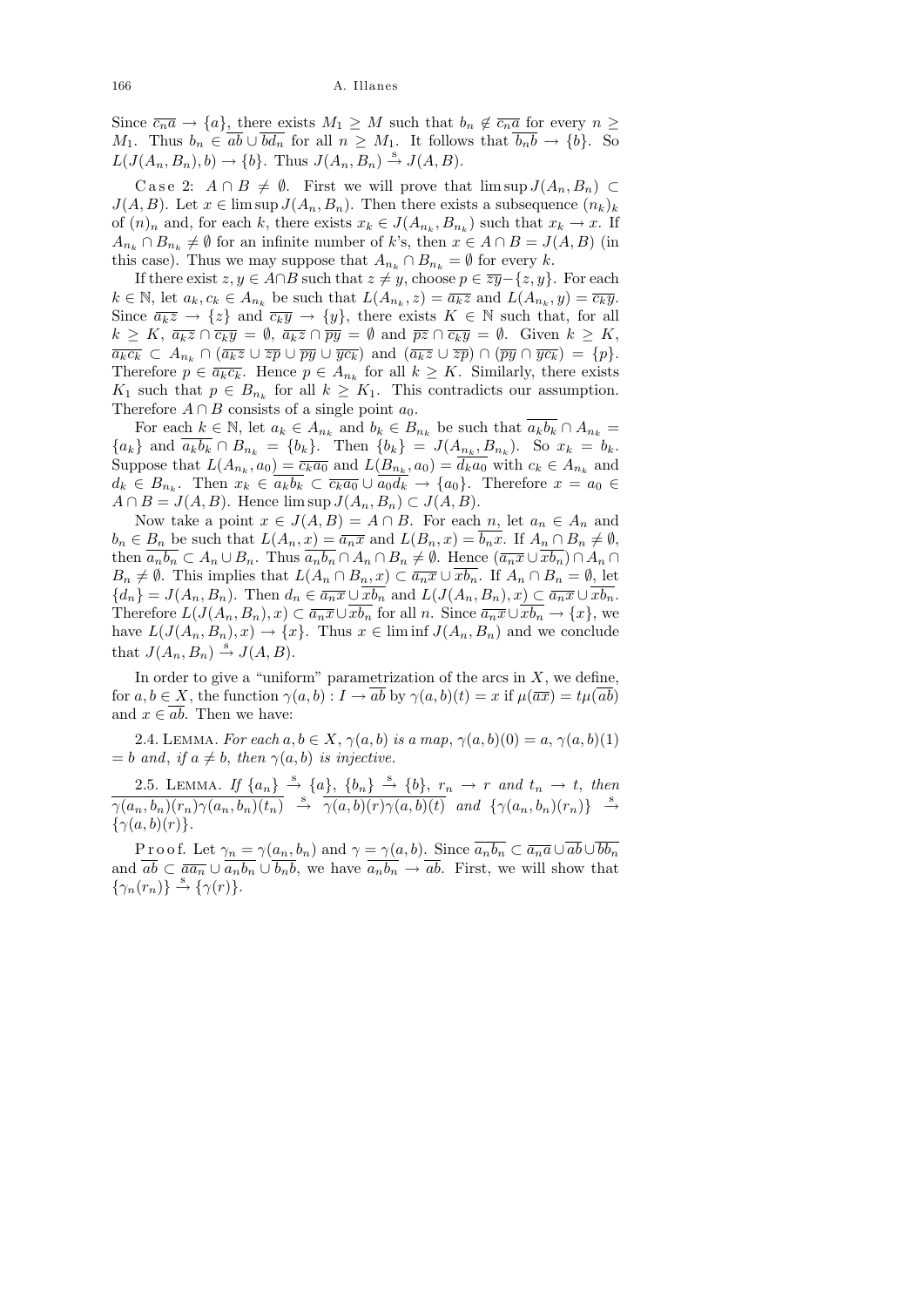If  $r = 0$  or  $a = b$ , then  $\overline{a_n \gamma_n(r_n)} \to a$ , since  $\mu(\overline{a_n \gamma_n(r_n)}) = r_n \mu(\overline{a_n b_n}) \to a$ 0 and  $a_n \to a$ . Since  $L(\{\gamma_n(r_n)\}, \gamma(r)) = a\gamma_n(r_n) \subset \overline{aa_n} \cup a_n\gamma_n(r_n) \to \{a\},$ we have  $\{\gamma_n(r_n)\}\stackrel{\rm s}{\rightarrow} \{\gamma(r)\}.$ 

If  $r = 1$  and  $a \neq b$ , then for  $p \in \overline{ab} - \{a, b\}$ ,  $\overline{a_n \gamma_n(r_n)} \subset \overline{a_n a} \cup \overline{ap} \cup \overline{pb} \cup \overline{bb_n}$ . Since  $\mu(\overline{a_n a} \cup \overline{a p}) \to \mu(\overline{a p}) < \mu(\overline{a b})$  and  $\mu(\overline{a_n \gamma_n(r_n)}) = r_n \mu(\overline{a_n b_n}) \to \mu(\overline{a b})$ , there exists M such that  $\gamma_n(r_n) \notin \overline{a_n a} \cup \overline{ap}$  for all  $n \geq M$ . Thus  $\gamma_n(r_n) \in$  $\overline{pb} \cup \overline{pb_n}$  for all  $n \geq M$ . This implies that  $\{\gamma_n(r_n)\} \stackrel{\text{s}}{\rightarrow} \{\gamma(r)\}.$ 

If  $0 < r < 1$  and  $a \neq b$ , then for  $p \in a\overline{\gamma(r)} - {\gamma(r)}$  and  $q \in \overline{\gamma(r)b} - {\gamma(r)}$ ,  $a_n\gamma_n(r_n) \subset \overline{a_n a} \cup \overline{ap} \cup \overline{pq} \cup \overline{qb} \cup \overline{bb_n}$ . Proceeding as above, there exists M such that  $\gamma_n(r_n) \notin \overline{a_n a} \cup \overline{a} \overline{p}$  for all  $n \geq M$ . If there exists a subsequence  $(\gamma_{n_k}(r_{n_k}))_k$  of  $(\gamma_n(r_n))_n$  such that  $\gamma_{n_k}(r_{n_k}) \in qb \cup bb_{n_k}$ , we may suppose that  $\gamma_{n_k}(r_{n_k}) \to x$  for some  $x \in qb$  and  $a_{n_k}\gamma_{n_k}(r_{n_k}) \to A$  for some  $A \in C(X)$ . Then  $a, x \in A$ ,  $\mu(a_{n_k} \gamma_{n_k}(r_{n_k})) \to r\mu(ab) = \mu(a\gamma(r)) < \mu(\overline{aq}) \leq \mu(\overline{ax}) \leq$  $\mu(A) = \lim \mu(a_{n_k} \gamma_{n_k}(r_{n_k}))$ . This contradiction proves that there exists  $M \in$ N such that  $\gamma_n(r_n) \in \overline{pq}$  for all  $n \geq M$ . It follows that  $\{\gamma_n(r_n)\} \stackrel{\text{s}}{\rightarrow} \{\gamma(r)\}.$ 

Now we will prove that  $\overline{\gamma_n(r_n)\gamma_n(t_n)} \stackrel{s}{\rightarrow} \overline{\gamma(r)\gamma(t)}$ . Notice that  $\overline{\gamma_n(r_n)\gamma_n(t_n)} \to \overline{\gamma(r)\gamma(t)}$ . Given  $p = \gamma(s) \in \overline{\gamma(r)\gamma(t)}$ , there exists a sequence  $(s_n)_n \subset I$  such that  $s_n \to s$  and  $s_n$  is between  $r_n$  and  $t_n$ . Then  $\gamma(s_n) \stackrel{s}{\rightarrow} \gamma(s)$ . Since  $L(\overline{\gamma_n(r_n)\gamma_n(t_n)}, \gamma(s)) \subset \overline{\gamma_n(s_n)\gamma_n(s)} \rightarrow {\gamma(s)}$ , we obtain  $\overline{\gamma_n(r_n)\gamma_n(t_n)} \stackrel{s}{\rightarrow} \overline{\gamma(r)\gamma(t)}$ .

Define  $\mathfrak{A} = \{(A, B) \in C(X) \times C(X) : A \subset B\}$  and  $F : \mathfrak{A} \times I \to C(X)$ by  $F(A, B, t) = \bigcup \{ \overline{ax} \in C(X) : a \in A, x \in B \text{ and } \mu(\overline{ax}) \leq t \}.$ 

- 2.6. LEMMA. (a)  $F$  is well defined.
- (b)  $F\vert \{(A, B)\}\times I$  is continuous for every  $(A, B)\in \mathfrak{A}$ .
- (c)  $F(A, B, 0) = A$  and  $F(A, B, 1) = B$ .
- (d) If  $s \leq t$ , then  $F(A, B, s) \subset F(A, B, t)$ .

P r o o f. We only prove (b). Let  $(A, B) \in \mathfrak{A}$  and let  $\varepsilon > 0$ . Let  $\delta > 0$  be such that if  $A_1 \subset B_1$  and  $|\mu(A_1) - \mu(B_1)| < \delta$ , then  $\mathcal{H}(A_1, B_1) < \varepsilon$ . It is easy to check that if  $|s-t| < \delta$ , then  $\mathcal{H}(F(A, B, t), F(A, B, s)) < \varepsilon$ . Thus  $F\vert \{(A, B)\}\times I$  is continuous.

2.7. LEMMA. If  $A_n \stackrel{s}{\rightarrow} A$ ,  $B_n \stackrel{s}{\rightarrow} B$  and  $t_n \rightarrow t$  with  $(A_n, B_n) \in \mathfrak{A}$  for each n, then  $F(A_n, B_n, t_n) \stackrel{s}{\rightarrow} F(A, B, t)$ .

P r o o f. Take  $x \in \limsup F(A_n, B_n, t_n)$ . Then  $x = \lim x_k$  where  $x_k \in$  $F(A_{n_k}, B_{n_k}, t_{n_k})$  and  $(n_k)_k$  is a subsequence of  $(n)_n$ . For each k, there exists  $a_k \in A_{n_k}$  and  $b_k \in B_{n_k}$  such that  $x_k \in a_k b_k$  and  $\mu(a_k b_k) \leq t_{n_k}$ . We may suppose that  $a_k \to a$  for some  $a \in A$  and  $\overline{a_k b_k} \to C$  for some  $C \in C(X)$ . Then  $\overline{ax} \subset C \subset B$  and  $\mu(\overline{ax}) \leq \mu(C) \leq t$ . Hence  $x \in F(A, B, t)$ . Therefore  $\limsup F(A_n, B_n, t_n) \subset F(A, B, t).$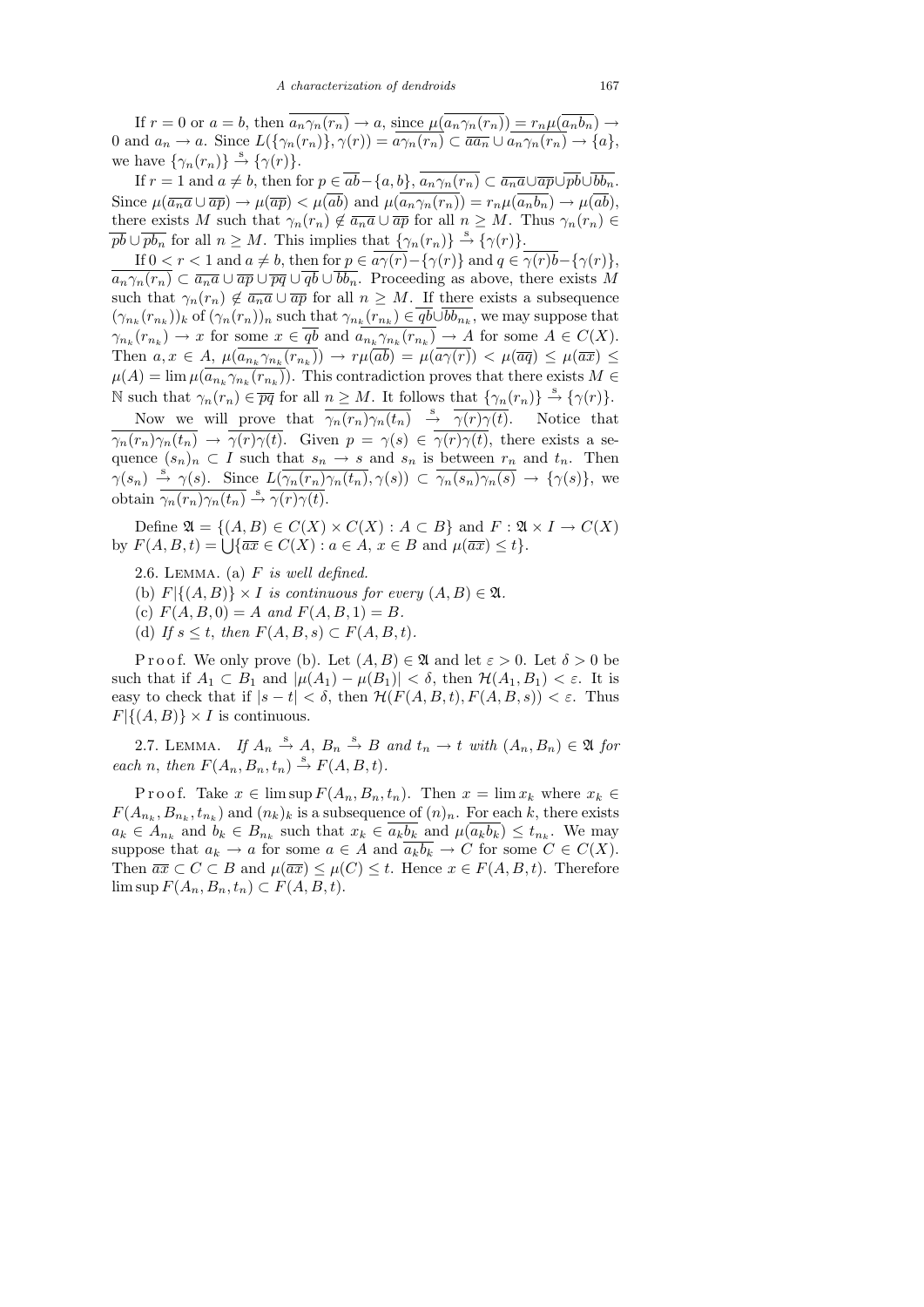Now take  $x \in F(A, B, t)$ . Then  $x \in B$  and there exists  $a \in A$  such that  $\mu(\overline{ax}) \leq t$ . Let  $s = \mu(\overline{ax})$ . Then there exists a sequence  $(s_n)_n$  with  $0 \leq s_n \leq t_n$  for all n and  $s_n \to s$ . For each  $n \in \mathbb{N}$ , let  $a_n \in A_n$  and  $x_n \in B_n$ be such that  $L(A_n, a) = \overline{a_n a}$  and  $L(B_n, x) = \overline{x_n x}$ . Let  $y_n \in F(A_n, B_n, t_n)$ be such that  $L(F(A_n, B_n, t_n), x) = \overline{y_n x}$ . If  $\mu(\overline{a_n x_n}) \leq s_n$ , define  $z_n = x_n$ . If  $\mu(\overline{a_n x_n}) \ge s_n$ , let  $z_n$  be the unique element in  $\overline{a_n x_n}$  such that  $\mu(\overline{a_n z_n}) = s_n$ . Then  $z_n \in F(A_n, B_n, t_n)$ .

If  $x = a$ , then  $L(F(A_n, B_n, t_n), x) = \overline{y_n a} \subset \overline{a_n a} \to \{a\}$ . Therefore  $L(F(A_n, B_n, t_n), x) \to \{x\}$ . Now suppose that  $x \neq a$ . Given  $p \in \overline{ax} - \{a, x\}$ ,  $z_n \in \overline{a_n x_n} \subset \overline{a_n a} \cup \overline{a} \overline{p} \cup \overline{px} \cup \overline{xx_n}$ . Since  $\mu(\overline{a_n a} \cup \overline{a} \overline{p}) \to \mu(\overline{a} \overline{p}) < s$ , there exists M such that  $z_n \in \overline{px} \cup \overline{xx_n}$  for all  $n \geq M$ . This implies that  $\overline{z_n x} \to$  $\{x\}$ . Since  $\overline{y_nx} \subset \overline{z_nx}$ , we have  $L(F(A_n, B_n, t_n), x) \to \{z\}$ . It follows that  $F(A_n, B_n, t_n) \stackrel{s}{\rightarrow} F(A, B, t).$ 

Now we "uniformize" the map F. Define  $G : \mathfrak{A} \times I \to C(X)$  by  $G(A, B, t) = F(A, B, s)$  where s is chosen in such a way that  $\mu(G(A, B, t)) =$  $\mu(A) + t(\mu(B) - \mu(A)).$ 

2.8. LEMMA. (a)  $G(A, B, 0) = A$  and  $G(A, B, 1) = B$ .

(b) If  $s \leq t$ , then  $G(A, B, s) \subset G(A, B, t)$ .

(c) If  $A_n \stackrel{s}{\rightarrow} A$ ,  $B_n \stackrel{s}{\rightarrow} B$  and  $t_n \rightarrow t$  with  $(A_n, B_n) \in \mathfrak{A}$  for each n, then  $G(A_n, B_n, t_n) \stackrel{s}{\rightarrow} G(A, B, t).$ 

(d)  $G$ {{ $(A, B)$ } × I is continuous for every  $(A, B) \in \mathfrak{A}$ .

P roof. We only prove (c). We will use Lemma 2.2(b). Let S be an infinite subset of N. For each  $n \in S$ , let  $G(A_n, B_n, t_n) = F(A_n, B_n, s_n)$ with  $s_n \in I$ . Let  $G(A, B, t) = F(A, B, s)$ . Take a subsequence  $(n_k)_k$  of  $(n)_n$  such that  $n_k \in S$  for all k and  $s_{n_k} \to s^*$  for some  $s^* \in I$ . Then  $G(A_{n_k}, B_{n_k}, t_{n_k}) \stackrel{\text{s}}{\rightarrow} F(A, B, s^*)$ . This yields  $\mu(F(A, B, s^*)) = \lim_{(A_{n_k}) + (A_{n_k}) + (B_{n_k}) + (B_{n_k}) + (B_{n_k}) + (B_{n_k}) + (B_{n_k}) + (B_{n_k}) + (B_{n_k}) + (B_{n_k}) + (B_{n_k}) + (B_{n_k}) + (B_{n_k}) + (B_{n_k}) + (B_{n_k}) + (B_{n_k}) + (B_{n_k}) + (B_{n_k})$  $t_{n_k}(\mu(B_{n_k}) - \mu(A_{n_k}))) = \mu(G(A, B, t)) = \mu(F(A, B, s)).$  It follows that  $F(A, B, s^*) = F(A, B, s)$ . Hence  $G(A_{n_k}, B_{n_k}, t_{n_k}) \stackrel{s}{\rightarrow} G(A, B, t)$ . Therefore  $G(A_n, B_n, t_n) \stackrel{s}{\rightarrow} G(A, B, t).$ 

Now we define "standard" arcs joining elements in  $\mu^{-1}(t_0)$ . Define  $\alpha$ :  $\mu^{-1}(t_0) \times \mu^{-1}(t_0) \times I \to \mu^{-1}(t_0)$  in the following way:

A. If  $A \cap B = \emptyset$ , let  $\{a\} = J(B, A), \{b\} = J(A, B)$  and  $\gamma = \gamma(a, b)$ .

A.1. If  $\mu(ab) \leq t_0$ , let  $s_0$  be the unique number in I such that  $\mu(ab) \cup$  $G({a}, A, s_0) = t_0$  then define

$$
\alpha(A, B, t) = \begin{cases} \overline{a\gamma(3t)} \cup G(\{a\}, A, s) & \text{if } 0 \le t \le 1/3, \\ G(\{a\}, A, (2-3t)s_0) \cup \overline{ab} \cup G(\{b\}, B, s) & \text{if } 1/3 \le t \le 2/3, \\ \overline{\gamma(3t-2)b} \cup G(\{b\}, B, s) & \text{if } 2/3 \le t \le 1. \end{cases}
$$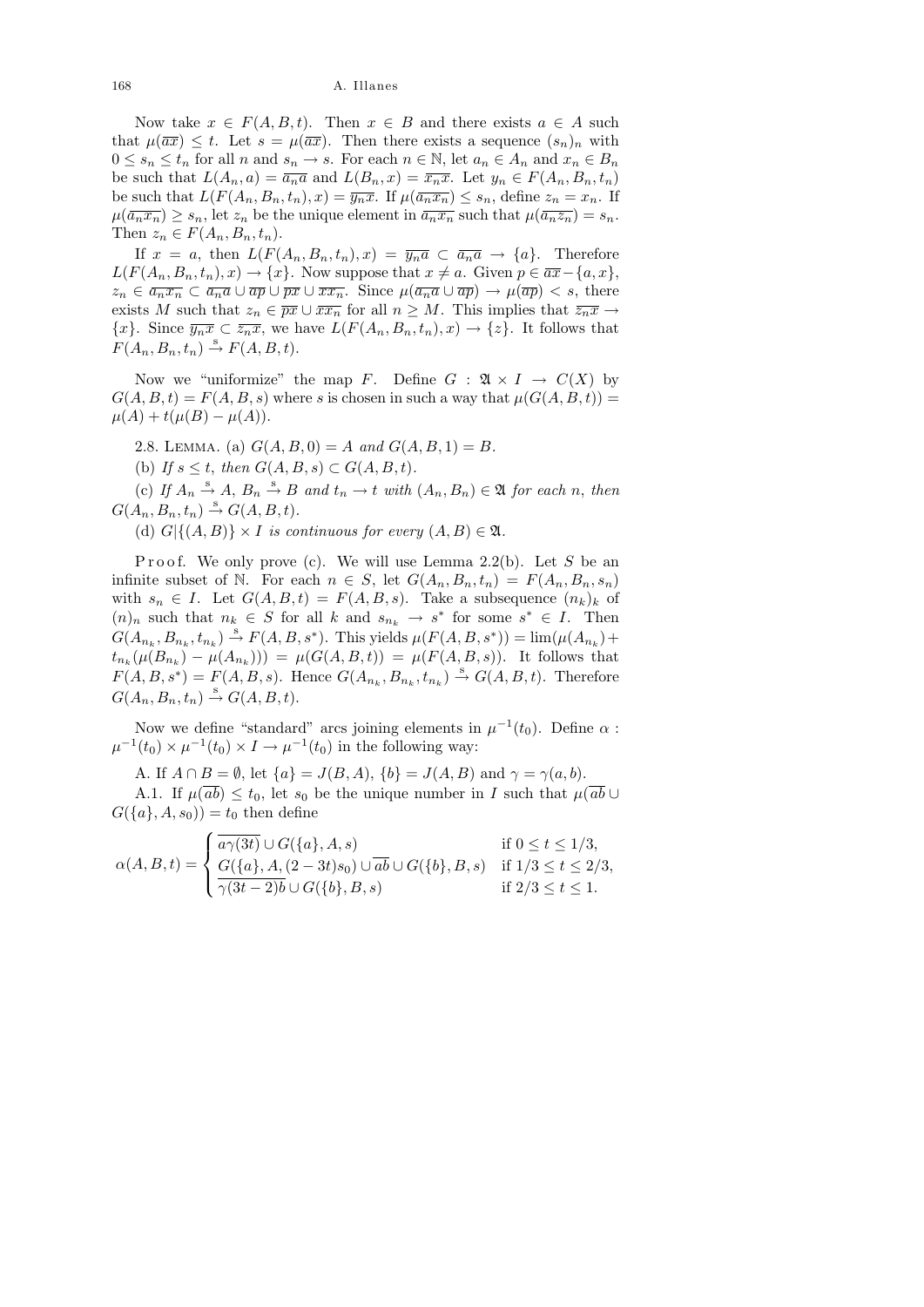In the three cases the element  $s \in I$  is chosen in such a way that  $\mu(\alpha(A, B, t))$  $= t_0.$ 

A.2. If  $\mu(\overline{ab}) \ge t_0$ , let  $s_0$  and  $r_0$  be the unique elements in I such that  $\mu(\overline{a\gamma(s_0)})=t_0=\mu(\overline{\gamma(r_0)b})$ . Then define

$$
\alpha(A, B, t) = \begin{cases} \frac{\overline{a\gamma(3ts_0)} \cup G(\{a\}, A, s) & \text{if } 0 \le t \le 1/3, \\ \frac{\gamma(s)\gamma((2-3t)s_0 + 3t - 1)}{\text{where } s \in [0, (2-3t)s_0 + 3t - 1]} & \text{if } 1/3 \le t \le 2/3, \\ \frac{\gamma(3t - 2 + (3 - 3t)r_0)b}{\sqrt{3t - 2 + (3 - 3t)r_0}b} \cup G(\{b\}, B, s) & \text{if } 2/3 \le t \le 1, \end{cases}
$$

with s chosen as above.

B. If  $A \cap B \neq \emptyset$ , define

$$
\alpha(A, B, t) = \begin{cases} A & \text{if } 0 \le t \le 1/3, \\ G(A \cap B, A, 2 - 3t) \cup G(A \cap B, B, s) & \text{if } 1/3 \le t \le 2/3, \\ B & \text{if } 2/3 \le t \le 1, \end{cases}
$$

with s chosen in the same way.

It is easy to check that  $\alpha$  is well defined,  $\alpha(A, B, 0) = A$  and  $\alpha(A, B, 1) = A$ B for all  $(A, B) \in \mu^{-1}(t_0) \times \mu^{-1}(t_0)$  and if  $A, B \subset A_0 \in C(X)$ , then  $\alpha(A, B, t) \subset A_0$  for each  $t \in I$ .

2.9. LEMMA. If  $A_n \stackrel{s}{\rightarrow} A$ ,  $B_n \stackrel{s}{\rightarrow} B$  and  $t_n \rightarrow t$ , then  $\alpha(A_n, B_n, t_n) \stackrel{s}{\rightarrow}$  $\alpha(A, B, t)$   $(A_n, B_n, A \text{ and } B \text{ in } \mu^{-1}(t_0)).$ 

P r o o f. We will use Lemma 2.2(b). Let S be an infinite subset of N. We need to analyze several cases.

1.  $A \cap B \neq \emptyset$ .

1.1.  $A_{n_k} \cap B_{n_k} = \emptyset$  for infinitely many elements  $n_1 \lt n_2 \lt \ldots$  in S. For each k, let  $\{a_{n_k}\} = J(B_{n_k}, A_{n_k})$  and  $\{b_{n_k}\} = J(A_{n_k}, B_{n_k})$ . Since  ${b_{n_k}} = J(A_{n_k}, B_{n_k}) \stackrel{\text{s}}{\rightarrow} J(A, B) = A \cap B$ ,  $A \cap B$  consists of a single point  $a_0$ . Then  $\{a_{n_k}\} = J(B_{n_k}, A_{n_k}) \stackrel{\text{s}}{\rightarrow} \{a_0\}$ . For each k, let  $\gamma_k = \gamma(a_{n_k}, b_{n_k})$ . It follows that, for all sequences  $(r_k)_k$  and  $(m_k)_k$  in  $I$ ,  $\overline{\gamma_k(r_k)\gamma_k(m_k)} \stackrel{s}{\rightarrow} \{a_0\}.$ 

1.1.1.  $t_0 = 0$ . Then  $\mu(a_{n_k} b_{n_k}) \ge t_0$ , so  $\alpha(A_{n_k}, B_{n_k}, t_{n_k})$  is equal to either  ${a_{n_k}}$ , a point in  $\overline{\gamma_k(0)\gamma_k(1)} = \overline{a_{n_k}b_{n_k}}$  or  ${b_{n_k}}$ . Thus  $\alpha(A_{n_k}, B_{n_k}, t_{n_k}) \stackrel{s}{\rightarrow}$  ${a_0} = A = B = \alpha(A, B, t).$ 

1.1.2.  $t_0 > 0$ . We may suppose that  $\mu(a_{n_k} b_{n_k}) < t_0$  for every k. For each k, let  $s_0^k \in I$  be such that  $\mu(\overline{a_{n_k}b_{n_k}} \cup G(\{a_{n_k}\}, A_{n_k}, s_0^k)) = t_0$  and let  $s_k$  be the number chosen so that  $\mu(\alpha(A_{n_k}, B_{n_k}, t_{n_k})) = t_0$ . We may suppose that  $s_k \to s^*$  for some  $s^* \in I$  and  $s_0^k \to s'$  for some  $s' \in I$ . Then  $\overline{a_0a_0} \cup G(\{a_0\},A,s^*)$  is an element of  $\mu^{-1}(t_0)$  which is contained in A. This implies that  $G({a_0}, A, s^*) = A$ . But  $\mu(G({a_0}, A, s^*)) = \mu({a_0}) +$  $s^*(\mu(A)-\mu({a_0})),$  and so  $s^*=1$ . We may suppose that one of the following three cases holds: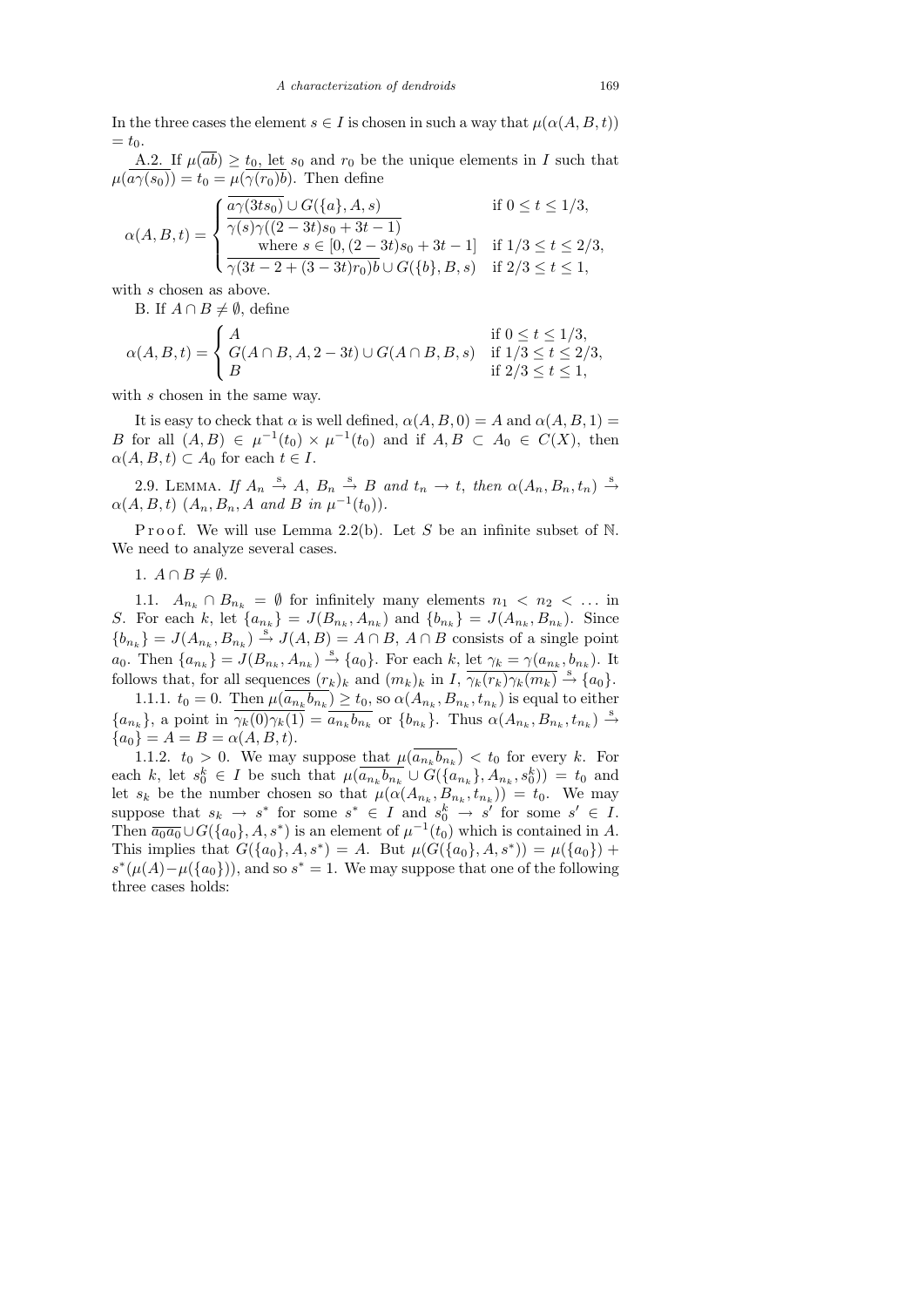1.1.2.1.  $t_{n_k} \in [0, 1/3]$  for every k. Then  $t \in [0, 1/3]$  and  $\alpha(A_{n_k}, B_{n_k}, t_{n_k})$  $\stackrel{\rm s}{\to} G({a_0},A,s') = A = \alpha(A,B,t).$ 

1.1.2.2.  $t_{n_k} \in [1/3, 2/3]$  for every k. Then  $t \in [1/3, 2/3]$  and we have  $\alpha(A_{n_k}, B_{n_k}, t_{n_k}) \stackrel{\text{s}}{\rightarrow} G(\{a_0\}, A, (2-3t)s^*) \cup \overline{a_0 a_0} \cup G(\{a_0\}, B, s') = \alpha(A, B, t).$ 1.1.2.3.  $t_{n_k} \in [2/3, 1]$  for every k. Then  $t \in [2/3, 1]$  and  $\alpha(A_{n_k}, B_{n_k}, t_{n_k})$  $\stackrel{\rm s}{\to} G({a_0}, B, s') = B = \alpha(A, B, t).$ 

This completes Subcase 1.1.

1.2.  $A_{n_k} \cap B_{n_k} \neq \emptyset$  for infinitely many elements  $n_1 < n_2 < \dots$  in S. Then we may suppose that one of the following three cases holds:

1.2.1.  $t_{n_k} \in [0, 1/3]$  for all k. Then  $\alpha(A_{n_k}, B_{n_k}, t_{n_k}) = A_{n_k} \stackrel{s}{\rightarrow} A =$  $\alpha(A, B, t).$ 

1.2.2.  $t_{n_k} \in [1/3, 2/3]$  for all k. So  $\alpha(A_{n_k}, B_{n_k}, t_{n_k}) = B_{n_k} \stackrel{s}{\rightarrow} B =$  $\alpha(A, B, t).$ 

1.2.3.  $t_{n_k} \in [2/3, 1]$  for every k. Then  $\alpha(A_{n_k}, B_{n_k}, t_{n_k}) = G(A_{n_k} \cap$  $B_{n_k}, A_{n_k}, 2-3t_{n_k} \supset \bigcup G(A_{n_k} \cap B_{n_k}, B_{n_k}, s_k),$  where  $s_k \in I$ , and we may suppose that  $s_k \to s'$  for some  $s' \in I$ . Then  $\alpha(A_{n_k}, B_{n_k}, t_{n_k}) \to G(J(A, B)),$  $A, 2-3t) \cup G(J(A, B), B, s') = \alpha(A, B, t).$ 

This completes the proof of Case 1.

2.  $A \cap B = \emptyset$ . Then we may suppose that  $A_n \cap B_n = \emptyset$  for every  $n \in S$ . Here it is necessary to consider the following cases:

2.1.  $\mu(a_{n_k}b_{n_k}) \ge t_0$  for infinitely many elements  $n_1 < n_2 < \dots$  in S. 2.1.1.  $t_{n_k} \in [0, 1/3]$  for every k.

2.1.2.  $t_{n_k} \in [1/3, 2/3]$  for every k.

2.1.3.  $t_{n_k} \in [2/3, 1]$  for every k.

2.2.  $\mu(a_{n_k}b_{n_k}) \le t_0$  for infinitely many elements  $n_1 < n_2 < \dots$  in S.

2.2.1.  $t_{n_k} \in [0, 1/3]$  for every k.

2.2.2.  $t_{n_k} \in [1/3, 2/3]$  for every k.

2.2.3.  $t_{n_k} \in [2/3, 1]$  for every k.

All of them can be treated similarly to Case 1.

Hence, in each one of the cases, infinitely many elements  $n_1 < n_2 < \ldots$ of S can be obtained such that  $\alpha(A_{n_k}, B_{n_k}, t_{n_k}) \stackrel{s}{\rightarrow} \alpha(A, B, t)$ .

Therefore  $\alpha(A_n, B_n, t_n) \stackrel{s}{\rightarrow} \alpha(A, B, t)$ .

2.10. CONSTRUCTION. For each  $r \in \mathbb{N}$ , let  $S_r = (\{0,1\})^r$ . For each set  $E = \{A_{\sigma} \in \mu^{-1}(t_0) : \sigma \in S_N\}$  define  $f_E : I^N \to \mu^{-1}(t_0)$  through the following steps:

 $f_E(a_1, \sigma_1) = \alpha(A_{(0, \sigma_1)}, A_{(1, \sigma_1)}, a_1)$  if  $a_1 \in I$  and  $\sigma_1 \in S_{N-1}$ .

 $f_E(a_1, a_2, \sigma_2) = \alpha(f_E(a_1, 0, \sigma_2), f_E(a_1, 1, \sigma_2), a_2)$  if  $a_1, a_2 \in I$  and  $\sigma_2 \in I$  $S_{N-2}$ .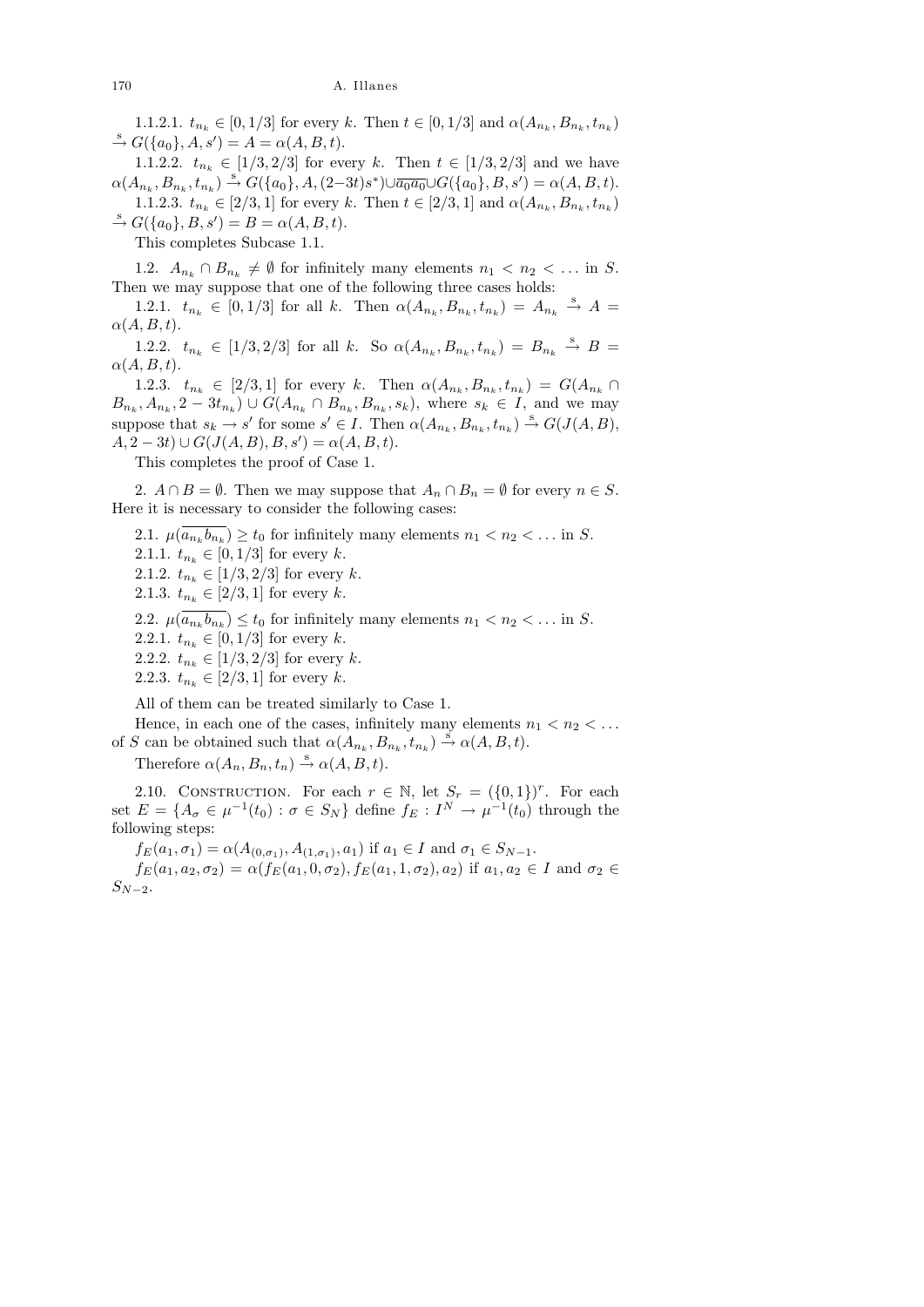If  $2 \leq r \leq N$ , then  $f_E(a_1, \ldots, a_r, \sigma_r) = \alpha(f_E(a_1, \ldots, a_{r-1}, 0, \sigma_r))$ ,  $f_E(a_1,\ldots,a_{r-1},1,\sigma_r),a_r)$  for  $a_1,\ldots,a_r\in I$  and  $\sigma_r\in S_{N-r}$ .

If  $r = N$ , then we set  $f_E(a_1, \ldots, a_N) = \alpha(f_E(a_1, \ldots, a_{N-1}, 0),$  $f_E(a_1, \ldots, a_{N-1}, 1), a_N$  for  $a_1, \ldots, a_N \in I$ .

The following lemma is easy to prove.

2.11. LEMMA. (a)  $f_E$  is well defined.

(b) If  $(a_n)_n \subset I^N$  and  $a \in I^N$  are such that  $a_n \to a$  then  $f_E(a_n) \stackrel{s}{\to}$  $f_E(a)$ .

(c) If  $A_{\sigma} \subset A \in C(X)$  for each  $\sigma \in S_N$ , then  $f_E(a) \subset A$  for every  $a \in I^N$ .

2.12. LEMMA. Let  $p, q \in \{0, 1\}$ . Let  $E = \{A_{\sigma} : \sigma \in S_N\}$  and  $D = \{B_{\sigma} : \sigma \in S_N\}$  $\sigma \in S_N$ } and let  $r \in \{1, \ldots, N\}$  be such that  $A_{(\sigma_1, p, \sigma_2)} = B_{(\sigma_1, q, \sigma_2)}$  for each  $\sigma_1 \in S_{r-1}$  and  $\sigma_2 \in S_{N-r}$ . Then  $f_E(a_1, p, a_2) = f_D(a_1, q, a_2)$  for every  $a_1 \in I^{r-1}$  and  $a_2 \in I^{N-r}$ .

Proof. Let  $x = (x_1, \ldots, x_N), y = (y_1, \ldots, y_N) \in I^N$  be such that  $x_r = p, y_r = q$  and  $x_i = y_i$  for all  $i \neq r$ . We will show, by induction on k, that if  $x_{k+1}, \ldots, x_N, y_{k+1}, \ldots, y_N \in \{0, 1\}$  then  $f_E(x) = f_D(y)$ .

Suppose that  $k = 1$ . Let  $\sigma = (x_2, \ldots, x_N)$  and  $\varrho = (y_2, \ldots, y_N) \in S_{N-1}$ . If  $r > 1$ , then  $A_{(0,\sigma)} = B_{(0,\varrho)}$ ,  $A_{(1,\sigma)} = B_{(1,\varrho)}$  and  $x_1 = y_1$ . Then  $f_E(x) =$  $\alpha(A_{(0,\sigma)},A_{(1,\sigma)},x_1)=\alpha(B_{(0,\varrho)},B_{(1,\varrho)},y_1)=f_D(y).$  If  $r=1$ , then  $\sigma=\varrho$ . Notice that  $f_E(x) = A_{(p,\sigma)}$  and  $f_D(y) = B_{(q,\sigma)}$ . Thus  $f_E(x) = f_D(y)$ .

Suppose that the assertion holds for  $k < n$ . Suppose that  $x_{k+2}, \ldots, x_N$ ,  $y_{k+2}, \ldots, y_N \in \{0, 1\}.$  Then  $f_E(x) = \alpha(f_E(x_1, \ldots, x_k, 0, x_{k+2}, \ldots, x_N)).$  $f_E(x_1, \ldots, x_k, 1, x_{k+2}, \ldots, x_N), x_{k+1}) = (*).$  If  $k+1 \neq r$ , the induction hypothesis implies that  $(*) = f_D(y)$ , and if  $k + 1 = r$ , then  $f_E(x) =$  $f_E(x_1, \ldots, x_k, p, x_{k+2}, \ldots, x_N)$ , which, by the induction hypothesis, is equal to  $f_D(y_1, \ldots, y_k, q, y_{k+2}, \ldots, y_N) = f_D(y)$ .

This completes the induction. Then the theorem follows by taking  $k = N$ .

2.13. CONSTRUCTION. Let  $g: I^N \to \mu^{-1}(t_0)$  be a map. Given  $m \in$  $\mathbb{N} \cup \{0\}$  and  $x = (x_1, \ldots, x_N) \in (\{0, 1, \ldots, 10^{m} - 1\})^N$ , define  $Q(x) =$  $[x_1/10^m,(x_1+1)/10^m] \times \ldots \times [x_N/10^m,(x_N+1)/10^m]$  and  $E(x) = \{A_\sigma :$  $\sigma \in S_N$  where  $A_{\sigma} = g((x + \sigma)/10^m)$  for every  $\sigma \in S_N$ . Next, define  $h_x: Q(x) \to \mu^{-1}(t_0)$  by  $h_x(a) = f_{E(x)}(10^m(a - x/10^m))$ . Then  $h_x$  is well defined. Now define  $h_m: I^N \to \mu^{-1}(t_0)$  by  $h_m(a) = h_x(a)$  if  $a \in Q(x)$ . Finally, define  $h: I^{N+1} \to \mu^{-1}(t_0)$  by

$$
h(a,t) = \begin{cases} g(a) & \text{if } t = 0, \\ \alpha(h_{m+1}(a), h_m(a), 2^{m+1}(t-1/2^{m+1})) & \text{if } t \in [1/2^{m+1}, 1/2^m]. \end{cases}
$$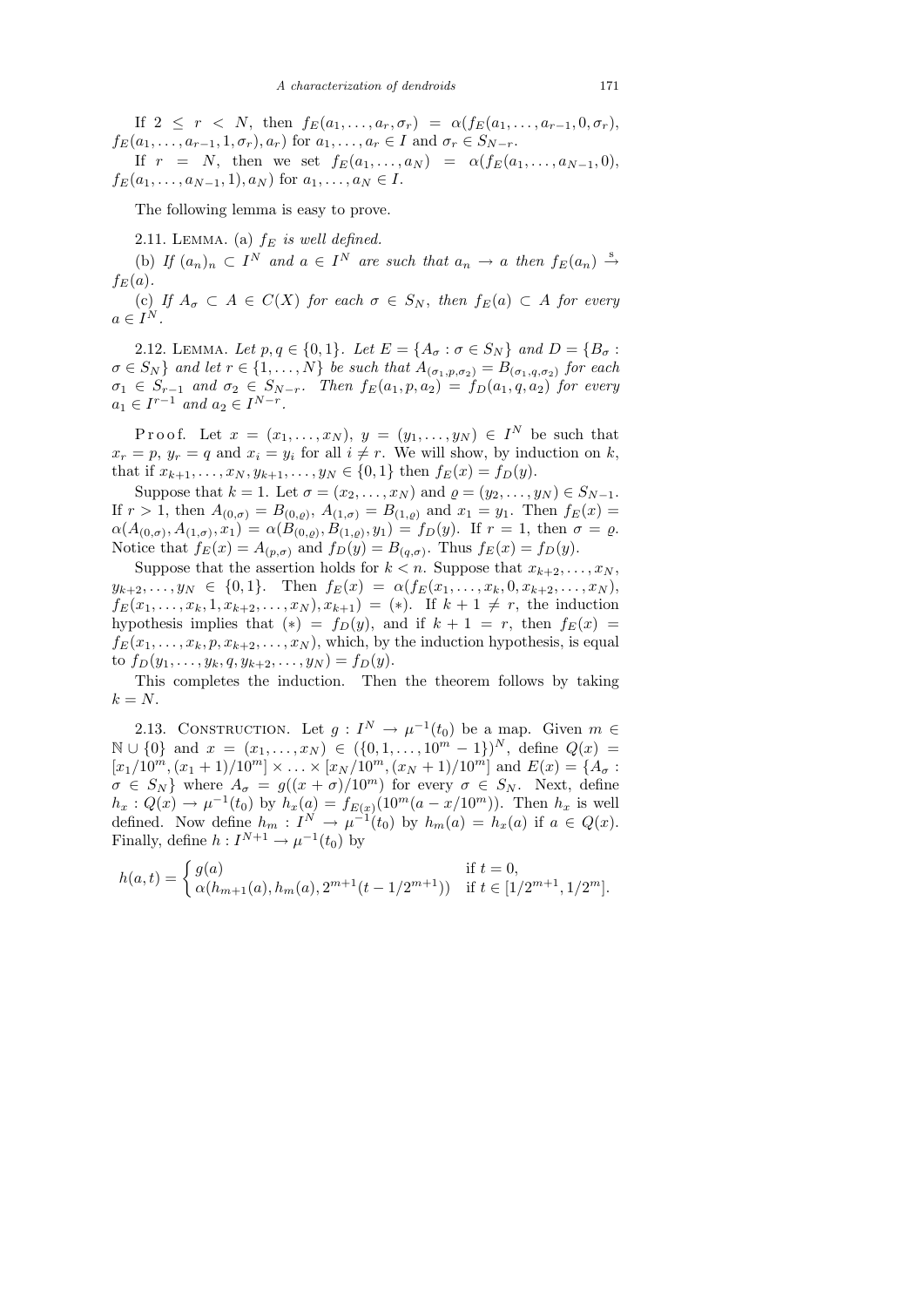### 172 A. Illanes

2.14. LEMMA. For each m,  $h_m$  is well defined and, if  $a_n \rightarrow a$ , then  $h_m(a_n) \stackrel{s}{\rightarrow} h_m(a)$ .

P r o o f. To see that  $h_m$  is well defined take a point  $a \in Q(x) \cap Q(y)$ . First suppose that  $x$  and  $y$  differ just in one coordinate  $r$ . Suppose that  $x_r \leq y_r$ . Then  $a_r 10^m = y_r = x_r + 1$ . Then  $h_m(a)$  can be defined as  $f_{E(x)}(10^m(a-x/10^m))$  and  $f_{E(y)}(10^m(a-y/10^m))$  where  $E(x) = \{g((x+y)/10^m)\}$  $\sigma$ /10<sup>m</sup>) :  $\sigma \in S_N$  and  $E(y) = \{g((y + \sigma)/10^m) : \sigma \in S_N\}.$ 

We will apply Lemma 2.12. Let  $c = 10^m(a - x/10^m)$  and  $d = 10^m(a - x/10^m)$  $y/10^m$ ). Then  $c_r = 1$  and  $d_r = 0$ . Let  $p = 1$  and  $q = 0$ . For  $\sigma_1 \in S_{r-1}$ and  $\sigma_2 \in S_{N-r}$  we have  $g((x+(\sigma_1, p, \sigma_2))/10^m) = g((y+(\sigma_1, q, \sigma_2))/10^m)$ . Hence, by Lemma 2.12,  $f_{E(x)}(c) = f_{F(y)}(d)$ . Thus  $f_{E(x)}(10^m(a-x/10^m))$  =  $f_{E(y)}(10^m(a-y/10^m)).$ 

If  $x$  and  $y$  differ in more that one coordinate, considering the vectors  $(x_1, y_2, \ldots, y_N), (x_1, x_2, y_3, \ldots, y_N), \ldots, (x_1, \ldots, x_{N-1}, y_N),$  we conclude that  $h_m$  is well defined.

The second part of the lemma follows from Lemma 2.11(b).

2.15. Lemma. h is well defined and continuous.

Proof. It is easy to check that h is well defined. From Lemma 2.13 it follows that if  $(a_n, t_n) \to (a, t)$  and  $t > 0$  then  $h(a_n, t_n) \stackrel{s}{\to} h(a, t)$ . Thus h is continuous at  $(a, t)$  if  $t > 0$ .

Now take a point  $(a, 0) \in I^{N+1}$ ; we will check that h is continuous at this point. Let  $\varepsilon > 0$ . Consider the metric  $d_0$  in  $I^N$  defined by  $d_0(b, c) =$  $\max\{|b_i - c_i| : 1 \le i \le N\}$ . Let  $\delta > 0$  be such that  $d_0(a, b) \le \delta$  implies that  $\mathcal{H}(g(a), g(b)) < \varepsilon$ . Let  $A_0 = [a_1 - \delta, a_1 + \delta] \times \ldots \times [a_N - \delta, a_N + \delta]$ and let  $A = \bigcup \{ g(b) : b \in A_0 \cap I^N \}$ . Then A is a subcontinuum of X and  $A \subset N(\varepsilon, g(a))$ . Fix  $M \in \mathbb{N}$  such that  $3/10^M < \delta$ .

We will prove that  $h(b, t) \subset N(\varepsilon, h(a, 0))$  for  $(b, t) \in I^{N+1}$  such that  $d_0(a, b) \leq 1/10^M$  and  $t < 1/2^M$ .

Given  $m \geq M$ , let  $x \in (\{0, 1, ..., 10^m - 1\})^N$  be such that  $b \in Q(x)$ . If  $\sigma \in S_N$ , then  $d_0(a,(x + \sigma)/10^m) = \max\{|a_i - (x_i + \sigma_i)/10^m| : 1 \le i \le n\}$  $N\}\leq \delta$ . Thus  $g((x+\sigma)/10^m) \subset A$  for each  $\sigma \in S_N$ . By Lemma 2.11(c),  $f_{E(x)}(10^m(b-x/10^m)) \subset A$ . Therefore  $h_m(b) \subset A$  for each  $m \geq M$ . It follows that  $h(b, t) \subset A \subset N(\varepsilon, h(a, 0)).$ 

Now suppose that h is not continuous at  $(a, 0)$ . Then there exists  $B \in$  $\mu^{-1}(t_0) - \{h(a, 0)\}\$ and a sequence  $((a_n, t_n))_n$  such that  $(a_n, t_n) \to (a, 0)\}$ and  $h(a_n, t_n) \to B$ . By the paragraph above, for each  $\varepsilon > 0$ , there exists  $K \in \mathbb{N}$  such that  $h(a_n, t_n) \subset N(\varepsilon, h(a, 0))$  for every  $n \geq K$ . This implies that  $B \subset h(a, 0)$ , so  $B = h(a, 0)$ . This contradiction completes the proof of the continuity of h.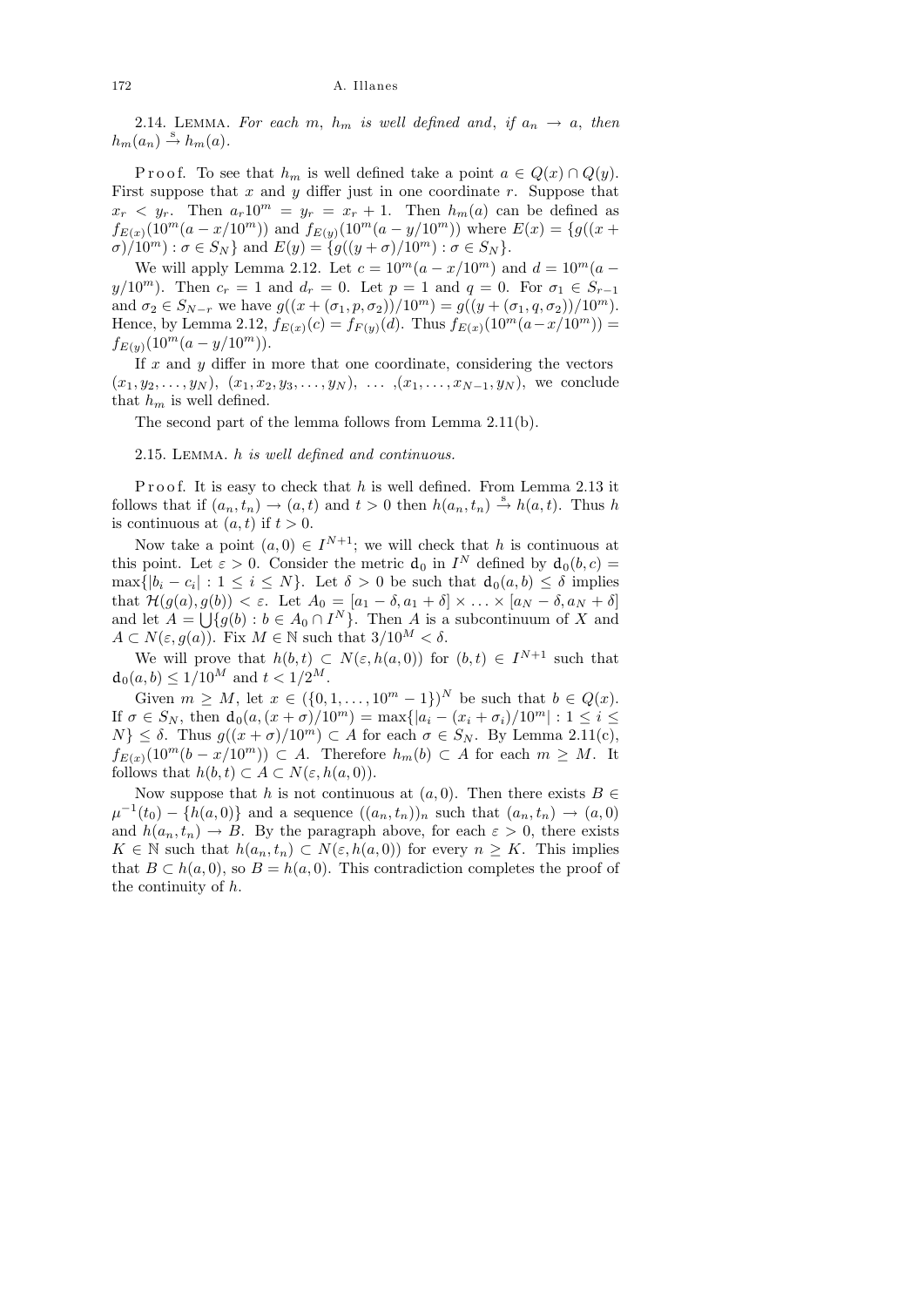2.16. LEMMA. Let  $g, g^* : I^N \to \mu^{-1}(t_0)$  be maps such that  $g | Fr(I^N) =$  $g^*$ |Fr(I<sup>N</sup>). Let  $h, h^*: I^{N+1} \to \mu^{-1}(t_0)$  be the maps constructed as in 2.13 for the maps g and g<sup>\*</sup> respectively. Then  $h | Fr(I^N) \times I = h^* | Fr(I^N) \times I$  and  $h|I^N \times \{1\} = h^*|I^N \times \{1\}.$ 

Proof. Consider  $h_m^*$ ,  $E^*(x)$  and  $A^*_{\sigma}$  constructed as in 2.13 for the map  $g^*$ . Let  $(a,t) \in Fr(I^N) \times I$ . If  $t = 0$ , then  $h(a,t) = g(a) = g^*(a) = h^*(a,t)$ . Now suppose that  $t > 0$ . To prove that  $h(a, t) = h^*(a, t)$ , it is enough to prove that  $h_m(a) = h_m^*(a)$  for every  $m \geq 0$ . Let  $x = (x_1, \ldots, x_N) \in$  $({0, 1, \ldots, 10^m - 1})^N$  be such that  $a \in Q(x)$ . We have to prove that  $f_{E(x)}(10^m(a-x/10^m)) = f_{E^*(x)}(10^m(a-x/10^m))$ . Since  $a \in Fr(I^N)$ , there exists  $r \in \{1, \ldots, N\}$  such that  $a_r = 0$  or 1.

If  $a_r = 0$ , then  $x_r = 0$ . We will apply Lemma 2.13 to  $p = q = 0$ . Given  $\sigma_1 \in S_{r-1}$  and  $\sigma_2 \in S_{N-r}$ ,  $A_{(\sigma_1, 0, \sigma_2)} = g((x + (\sigma_1, 0, \sigma_2))/10^m) = g^*((x +$  $(\sigma_1, 0, \sigma_2)$ )/10<sup>m</sup> $) = A^*_{(\sigma_1, 0, \sigma_2)}$ . Thus Lemma 2.13 implies that  $f_{E(x)}(10^m(a$  $x/10^m$ )) =  $f_{E^*(x)}(10^m(a-x/10^m)).$ 

If  $a_r = 1$ , then  $x_r + 1 = 10^m$  and  $a_r - x_r/10^m = 1/10^m$ . Set  $p = q = 1$ . Given  $\sigma_1 \in S_{r-1}$  and  $\sigma_2 \in S_{N-r}$ ,  $A_{(\sigma_1,1,\sigma_2)} = g((x+(\sigma_1,1,\sigma_2))/10^m) =$  $g^*((x + (\sigma_1, 1, \sigma_2))/10^m) = A^*_{(\sigma_1, 1, \sigma_2)}$ . Thus Lemma 2.13 implies that  $f_{E(x)}(10^m(a-x/10^m)) = f_{E^*(x)}(10^m(a-x/10^m))$ . Hence  $h(a,t)$  =  $h^*(a,t)$ .

Now take  $a \in I^N$ . We will prove that  $h(a,1) = h^*(a,1)$ . Notice that  $h(a, 1) = h_0(a) = f_{E(0)}(a)$  and  $h^*(a, 1) = f_{E^*(0)}(a)$ . Given  $\sigma \in S_N \subset$  $\text{Fr}(I^N)$ , we have  $A_{\sigma} = g(\sigma) = g^*(\sigma) = A_{\sigma}^*$ . Thus  $f_{E(0)} = f_{E^*(0)}$ . Therefore  $h(a, 1) = h^*(a, 1).$ 

2.17. THEOREM. Every map  $G: S^N \to \mu^{-1}(t_0)$  is null homotopic.

Proof. Let  $G: S^N \to \mu^{-1}(t_0)$  be a map. Let  $(S^N)^+$  and  $(S^N)^-$  be the north and south hemispheres of  $S^N$  respectively. Let  $g = G|(S^N)^+$ and  $g^* = G|(S^N)^-$ . Then  $g|\text{Fr}((S^N)^+) = g^*|\text{Fr}((S^N)^-)$ . Identifying  $(S^N)^+$  and  $(S^N)^-$  with  $I^N$ , we consider h and  $h^*$  as in Lemma 2.16. Then  $h|(\mathrm{Fr}((S^N)^+) \times I) \cup ((S^N)^+ \times \{1\}) = h^*|(\mathrm{Fr}((S^N)^-) \times I) \cup ((S^N)^- \times \{1\}).$ We consider the  $(N + 1)$ -ball  $B^{N+1}$  as the space obtained by identifying, in the disjoint union  $((S^N)^+ \times I) \overset{\circ}{\cup} ((S^N)^- \times I)$ , the points of the set  $(\text{Fr}((S^N)^+) \times I) \cup ((S^N)^+ \times \{1\})$  with the points of the set  $h^* | (\text{Fr}((S^N)^-) \times$  $I\cup ((S^N)^-\times\{1\})$  in the natural way. Then there exists a map  $\bar{h}:B^{N+1}\to$  $\mu^{-1}(t_0)$  which extends both h and h<sup>\*</sup>. Thus  $\bar{h}$  is an extension of G. Hence G is null homotopic.

R e m a r k. Related with this topic, the following question by A. Petrus  $([13])$  remains open: If X is a contractible dendroid, is then every Whitney level for  $C(X)$  contractible?